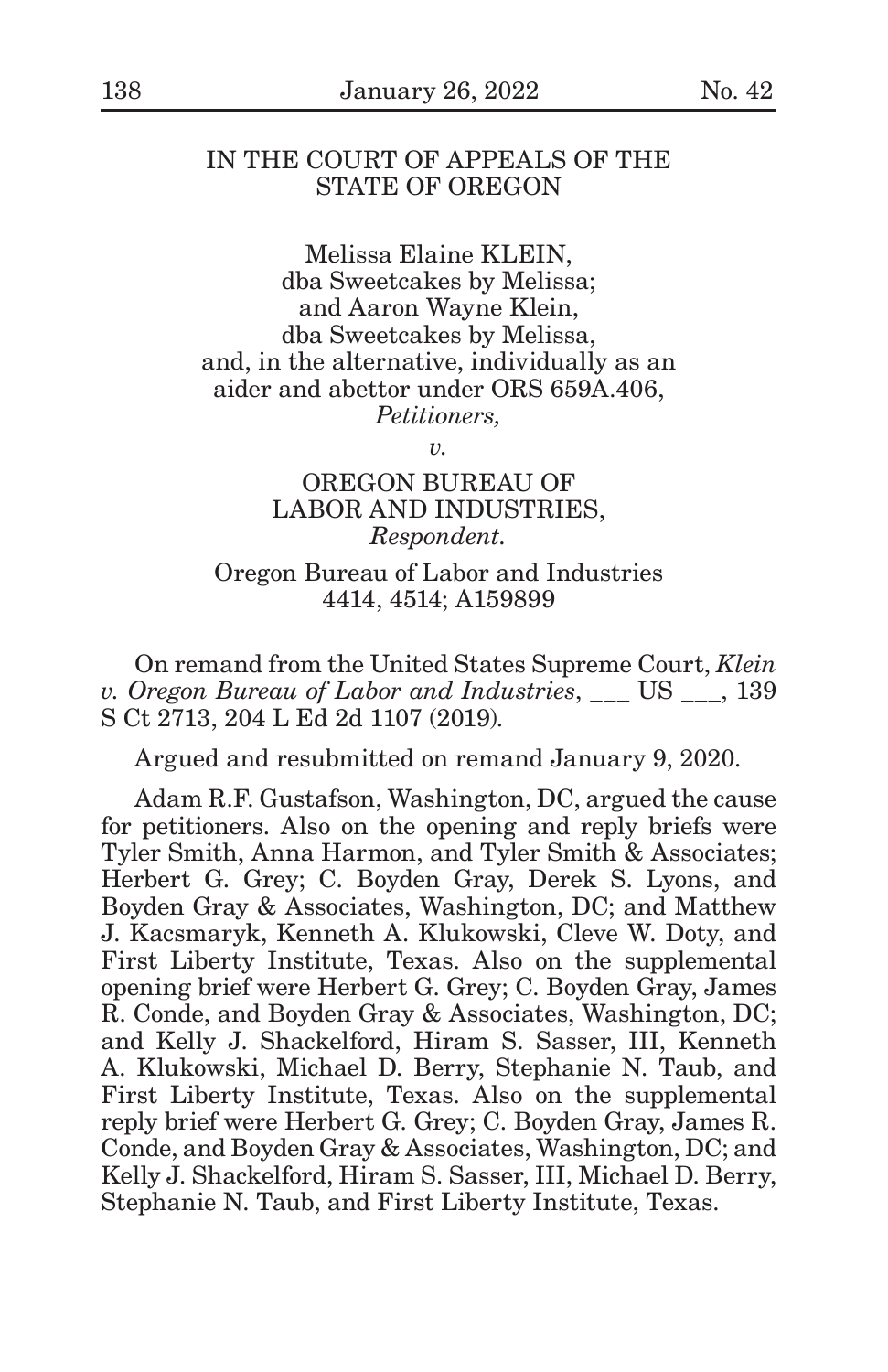Carson L. Whitehead, Assistant Attorney General, argued the cause for respondent. Also on the answering brief were Ellen F. Rosenblum, Attorney General, Benjamin Gutman, Solicitor General, and Leigh A. Salmon, Assistant Attorney General. Also on the supplemental brief were Ellen F. Rosenblum, Attorney General, and Benjamin Gutman, Solicitor General.

Stefan C. Johnson, Jennifer C. Pizer, and Lambda Legal Defense and Education Fund, Inc., California; and Paul A. Thompson filed the brief *amicus curiae* for Rachel Bowman-Cryer, Laurel Bowman-Cryer, and Lambda Legal Defense and Education Fund, Inc.

P. K. Runkles-Pearson and Miller Nash Graham & Dunn LLP; and Kelly K. Simon and ACLU of Oregon, Inc., filed the brief *amicus curiae* for ACLU Foundation of Oregon, Inc.

Before James, Presiding Judge, and Lagesen, Chief Judge, and DeVore, Senior Judge.

LAGESEN, C. J.

Reversed as to BOLI's conclusion that the Kleins violated ORS 659A.409 and the related grant of injunctive relief; reversed and remanded as to damages; otherwise affirmed.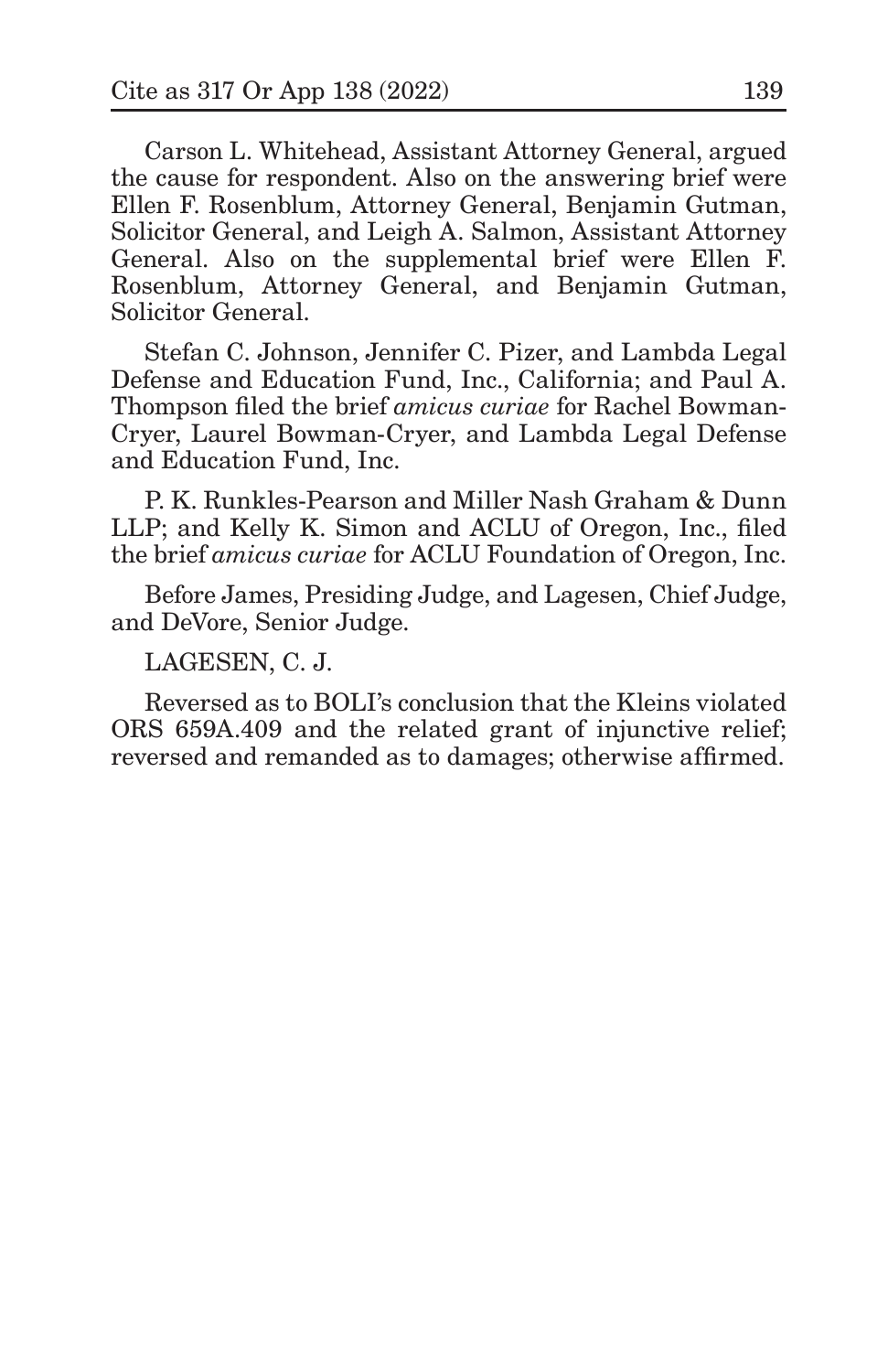## **LAGESEN, C. J.**

This case is on remand to us from the United States Supreme Court. The Court vacated and remanded our previous decision, *Klein v. BOLI*, 289 Or App 507, 410 P3d 1051 (2017), *rev den*, 363 Or 224 (2018) (*Klein I*), "for further consideration in light of *Masterpiece Cakeshop, Ltd. v. Colorado Civil Rights Comm'n*, 584 US \_\_\_, 138 S Ct 1719, 201 L Ed 2d 35 (2018)." *Klein v. Oregon Bureau of Labor and Industries*, \_\_\_ US \_\_\_, 139 S Ct 2713, 2713, 204 L Ed 2d 1107 (2019) (*Klein II*). It subsequently decided *Fulton v. Philadelphia*, \_\_\_ US \_\_\_, 141 S Ct 1868, 210 L Ed 2d 137 (2021), and petitioners argue that *Fulton* too requires reconsideration of our prior analysis.

Given this procedural history, the particular issue before us is whether the Supreme Court's approach to the Free Exercise Clause of the First Amendment to the United States Constitution in *Fulton* and *Masterpiece Cakeshop* calls into question our previous determinations that (1) petitioner Aaron Klein, who operates a bakery, unlawfully discriminated against complainants Rachel and Laurel Bowman-Cryer based on their sexual orientation, in violation of ORS 659A.403, when he refused to provide them with a wedding cake because of his religious beliefs about marriage of couples of the same sex; (2) the Free Exercise Clause does not bar the enforcement of that statute against Aaron; and (3) the Bureau of Labor and Industries (BOLI) permissibly awarded noneconomic damages to Rachel and Laurel based in part on a conversation about faith between Aaron and Rachel's mother, Cheryl McPherson, that, according to BOLI's factual findings, Cheryl recounted inaccurately to Rachel and Laurel.<sup>1</sup>

Ultimately, we reaffirm our prior decision except insofar as it upheld the damages award. Specifically, we adhere to our prior decision upholding BOLI's determinations that Aaron unlawfully discriminated against the

<sup>&</sup>lt;sup>1</sup> In our prior decision, we also concluded that BOLI erred when it determined that petitioners Aaron and Melissa Klein violated a different statute, ORS 659A.409, through statements that they made after Aaron refused to supply the Bowman-Cryers with a wedding cake. No party suggests that the Supreme Court's recent decisions displace that aspect of our previous decision.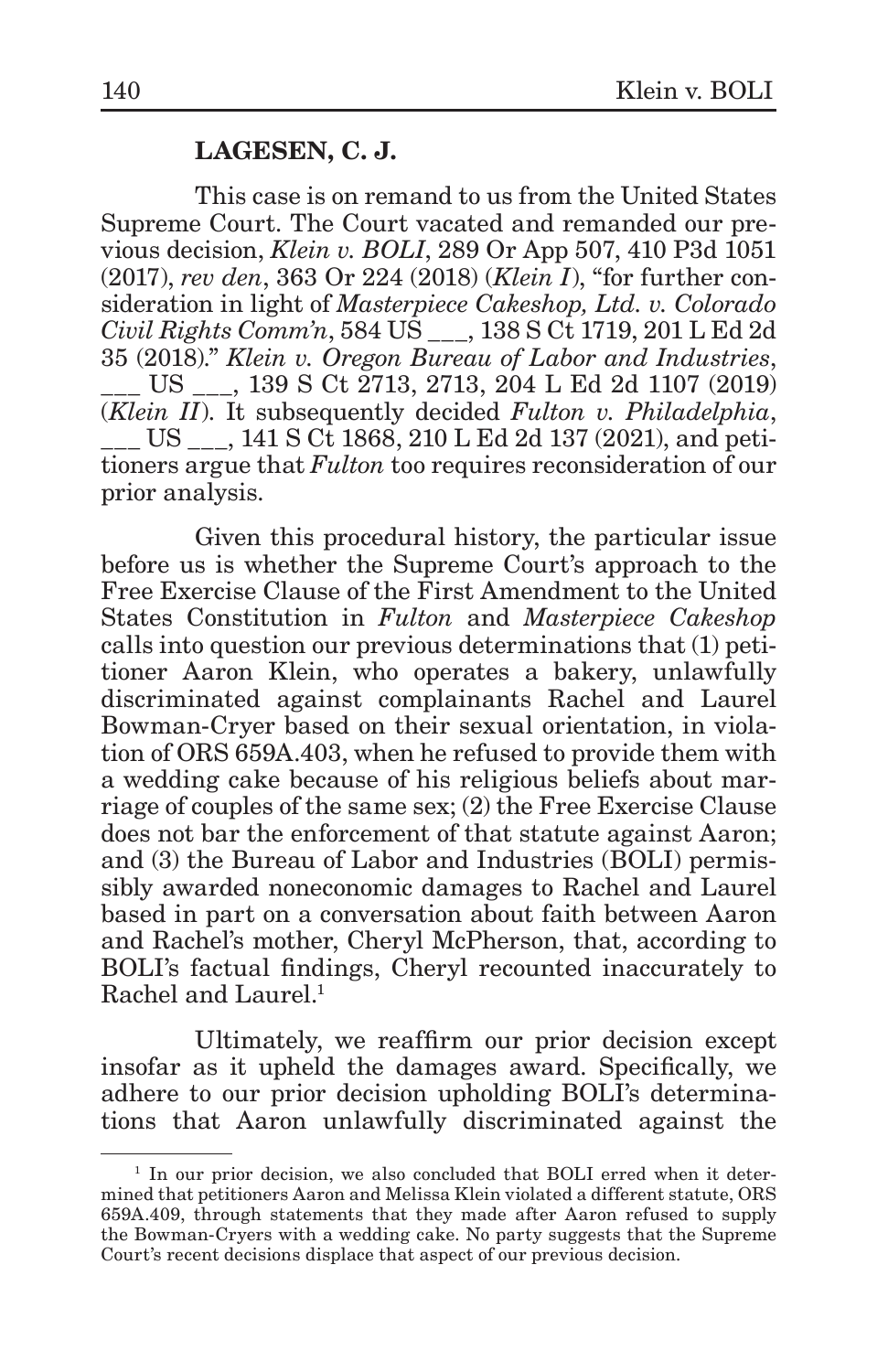Bowman-Cryers based on sexual orientation, in violation of ORS 659A.403, and concluding that neither the state constitution nor the federal constitution precludes the enforcement of the statute against Aaron, even though the enforcement of the statute burdens Aaron's practice of his faith. We reach a different conclusion with respect to our prior affirmance of BOLI's noneconomic damages award.

In so doing, we conclude that *Fulton* does not displace our previous conclusion that ORS 659A.403 is a generally applicable and neutral law and, consequently, that, under *Employment Div., Dept. of Human Resources of Ore. v. Smith*, 494 US 872, 110 S Ct 1595, 108 L Ed 2d 876 (1990), the Free Exercise Clause does not preclude its enforcement even where, as here, a person's failure to comply with the law stems from the person's adherence to faith obligations. We conclude further, though, that, when viewed in the light of *Masterpiece Cakeshop*, BOLI's handling of the damages portion of the case does not reflect the neutrality toward religion required by the Free Exercise Clause. We therefore set aside the damages portion of the order and remand for further proceedings related to remedy.

# I. FACTUAL BACKGROUND

The first time it was before us, this case required us to resolve a range of issues. Now, the procedural history has landed our focus on a narrower question: whether the agency order on review comports with the Free Exercise Clause, in view of the Supreme Court's later decisions in *Fulton* and *Masterpiece Cakeshop.*

To provide context for our analysis, we set forth the substantive and procedural facts relevant to that question. As is our usual practice, we draw the substantive facts from the unchallenged factual findings in the order on review, "together with facts in the record consistent with those findings." *OROSHA v. United Parcel Service, Inc.*, 312 Or App 424, 425 n 2, 494 P3d 959 (2021); *see Klein I*, 289 Or App at 511 n 1 (explaining that, under Oregon law, an agency's unchallenged factual findings supply the facts for the purpose of judicial review). When drawing facts from the testimony at the damages hearing, some of which was conflicting, we do so in a manner that resolves conflicts in accordance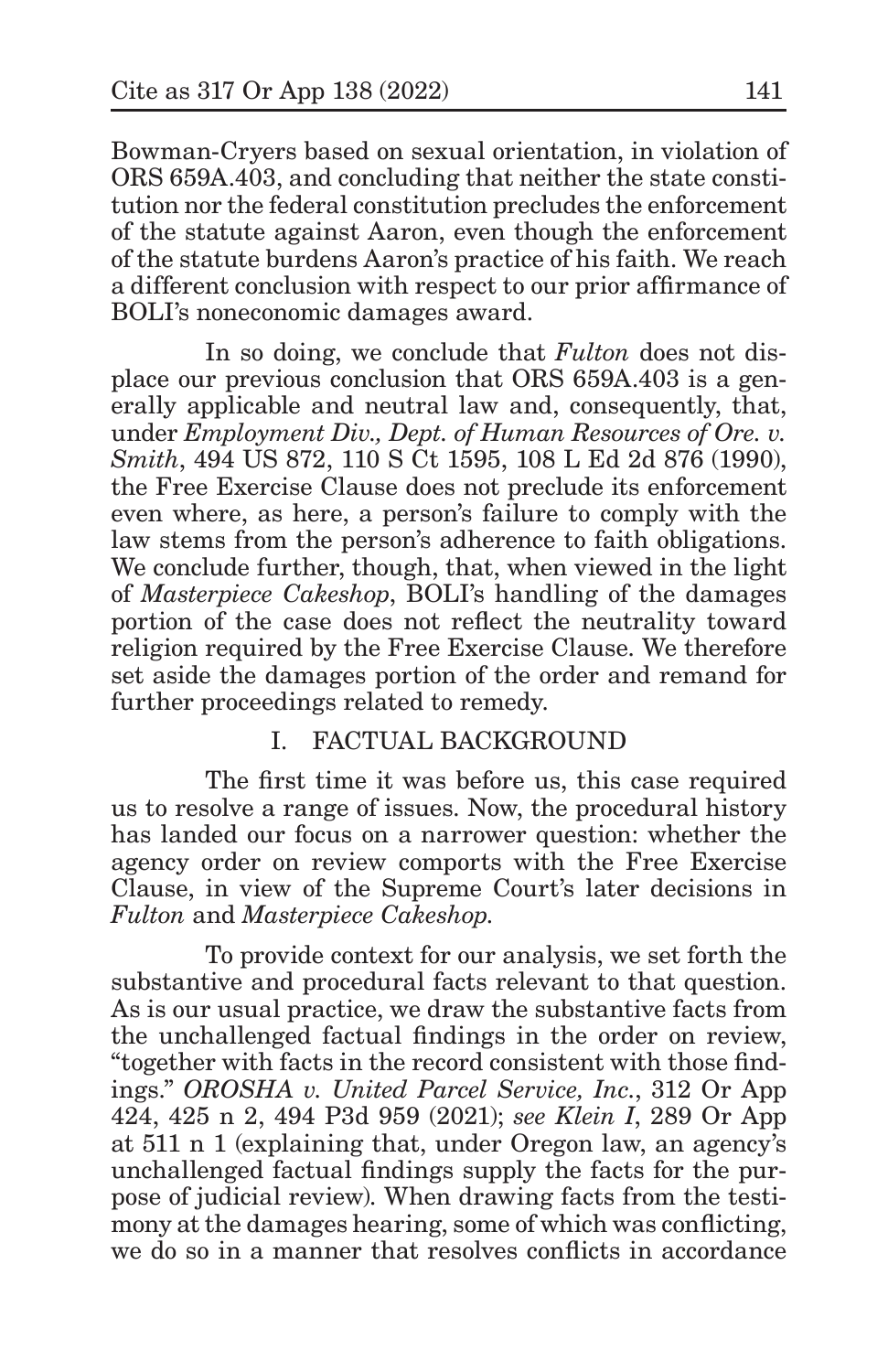with the express credibility findings contained in the order on review.

This matter arose after petitioners Melissa and Aaron Klein, doing business as a bakery called Sweetcakes by Melissa, declined to provide a wedding cake to the Bowman-Cryers. The Kleins did so in accordance with their religious beliefs, which do not recognize marriages between two persons of the same sex and treat the celebration of marriages between two persons of the same sex as sinful.

The Bowman-Cryers met in college in 2004 and soon became a couple. In 2011, they became foster parents to two children and, in 2012, they decided to get married. Excited about getting married, they began to plan their wedding. Sometime after getting engaged, Rachel and her mother, Cheryl, attended a bridal show in Portland. Melissa had a booth for Sweetcakes by Melissa, advertising the bakery's wedding cakes. Two years earlier, Sweetcakes by Melissa had made the wedding cake for Cheryl's wedding; Rachel liked the cake. Rachel told Melissa that she wanted to order a wedding cake from her and, following the show, made an appointment for a cake tasting at Sweetcakes by Melissa. Both Rachel and Laurel were excited about getting a cake from Sweetcakes by Melissa because of how much they liked the cake that the bakery had made for Cheryl's wedding.

On the scheduled date, Rachel and Cheryl went to Sweetcakes by Melissa for the tasting. At the time, Aaron and Melissa had infant twins and, that day, had arranged for Aaron to handle the cake tasting while Melissa cared for the twins at home. During the tasting, Aaron asked for the names of the bride and the groom. Rachel responded that there would be two brides and their names were "Rachel and Laurel."

Upon hearing that, Aaron, because of his religious beliefs, apologized and stated that they "do not do cakes for same-sex weddings." Rachel started to cry. She felt that she had humiliated her mother, and worried that her mother was ashamed of her, because Cheryl had believed that being gay was wrong until a few years earlier. Cheryl took Rachel by the arm and walked her to the car; Rachel remained distraught and kept apologizing to her mother. Once in the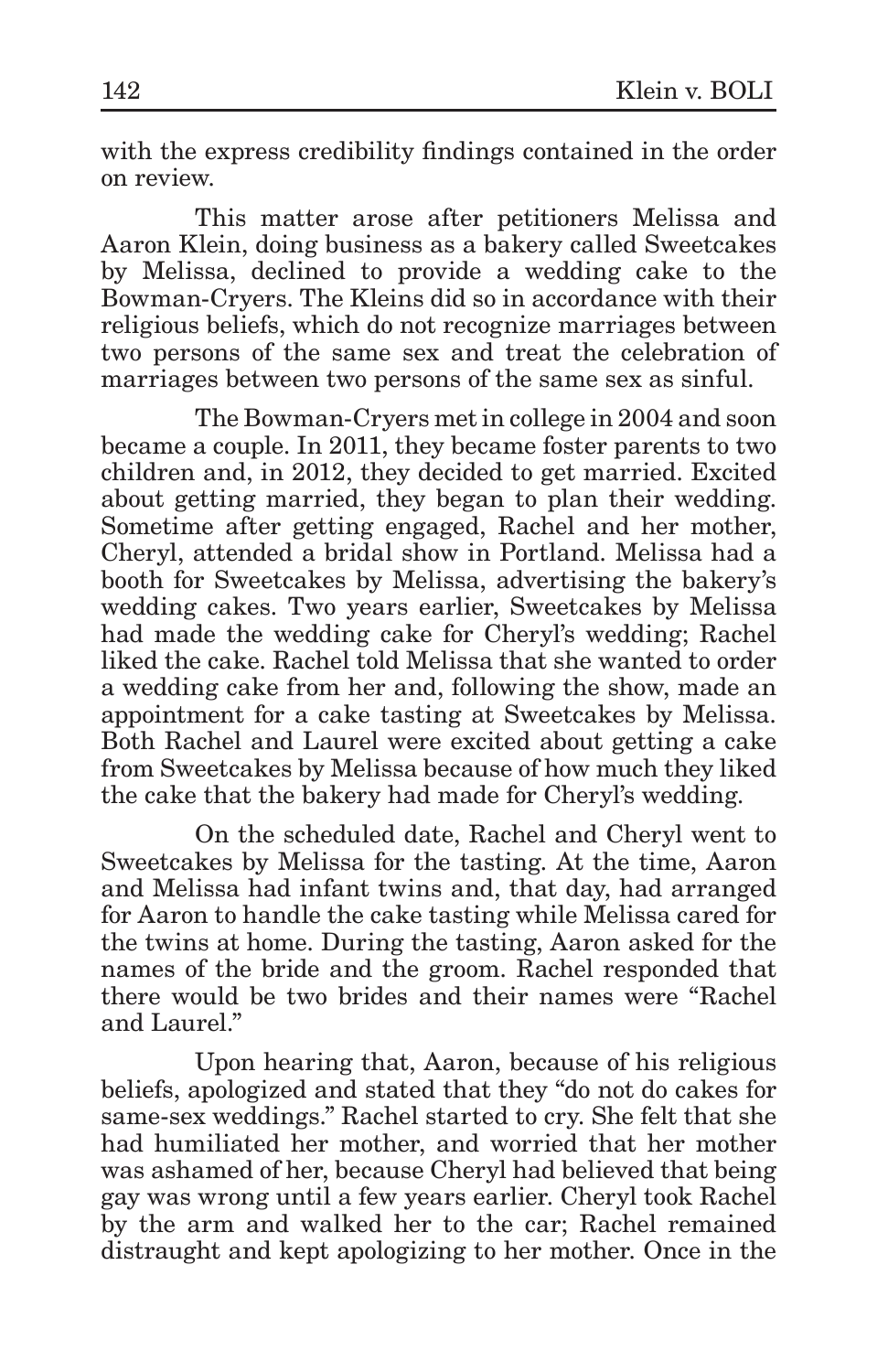car, Cheryl hugged Rachel and told her that they would find someone to make a wedding cake. They drove a short distance away, but then Cheryl decided she wanted to return to the bakery to talk to Aaron about the change in her own religious perspective. Although Rachel did not want her to do so, Cheryl wanted to make it, in her words, a "teaching moment" because "but for the grace of God, that was me just a few years ago."

On returning to the bakery, Cheryl went in by herself while Rachel remained in the car. Cheryl explained to Aaron that she used to share his views, but that her truth had changed when God gave her two gay children. In response, Aaron asked about what the Bible said on the topic and then quoted Leviticus 18:22 to Cheryl: "You shall not lie with a male as one lies with a female; it is an abomination."

Recognizing that Aaron was "not ready to hear [her] truth," Cheryl left the bakery. She returned to the car and reported to Rachel that Aaron had said that "her children were an abomination unto God."

Hearing that Aaron had called her "an abomination," Rachel cried harder. Rachel, who had been raised Southern Baptist, felt "like they were saying God made a mistake when he made me, that I wasn't supposed to be, that I wasn't supposed to love or be loved or have a family or live a good life and one day go to heaven."

Rachel and Cheryl returned home, where Rachel immediately went to her bedroom crying. Cheryl told Laurel what had happened, including that Aaron had said "your children are an abomination." Laurel, who was raised Catholic, recognized Aaron's statement as a reference to Leviticus. She took it as an assertion that "this is a creature not created by God, not created with a soul; they are unworthy of holy love; they are not worthy of life." Laurel felt shame and anger and was unable to console Rachel.

Laurel submitted a consumer complaint to the Oregon Department of Justice. Later, Rachel filed a verified complaint with BOLI, alleging that Sweetcakes by Melissa had discriminated against her based on her sexual orientation, in violation of ORS 659A.403. A few months after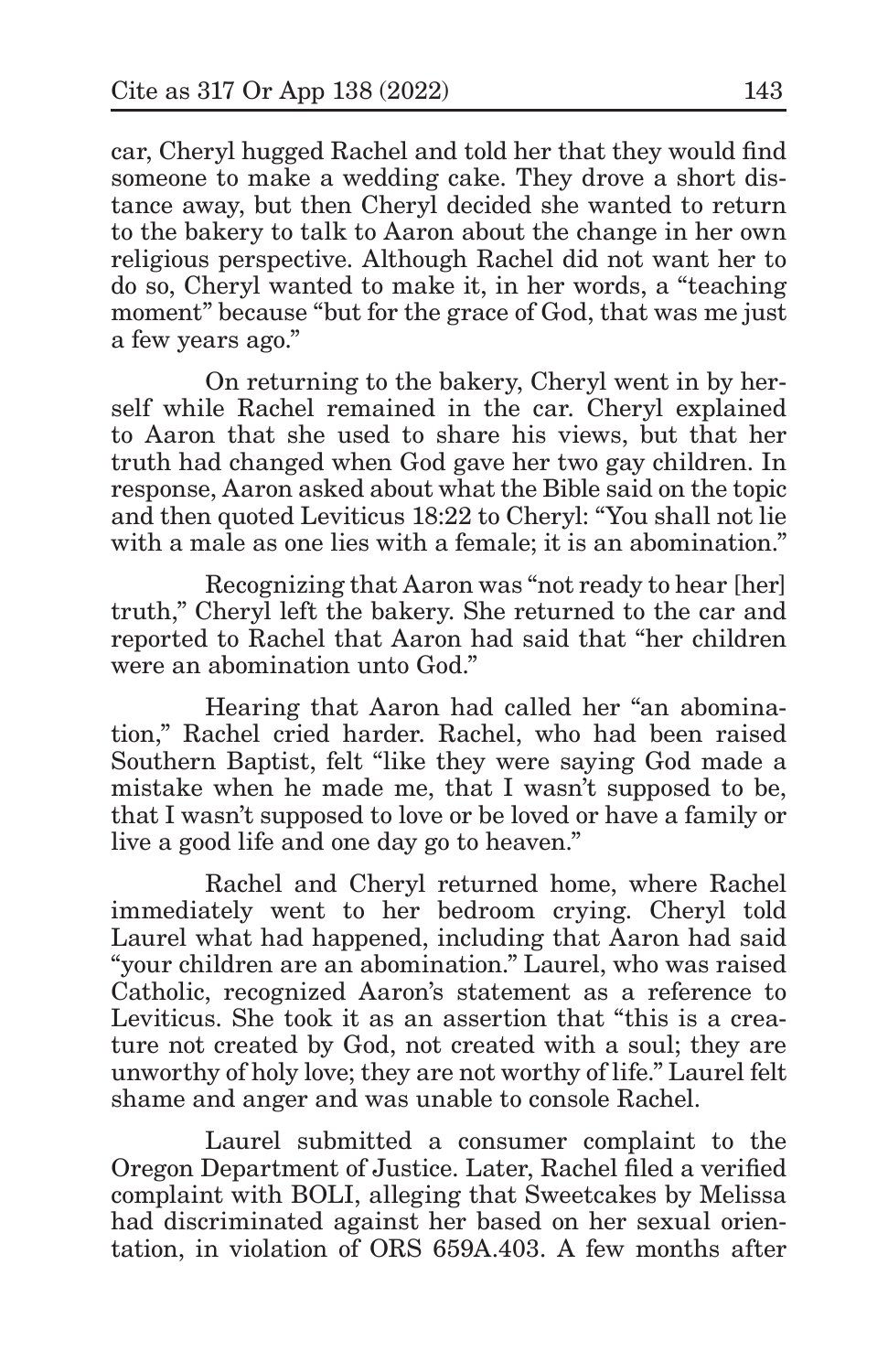Rachel, Laurel filed her own BOLI complaint, also alleging discrimination based on sexual orientation.

BOLI investigated the complaints. Upon completing the investigation and determining the complaints to be supported by evidence, it filed formal charges against the Kleins. The charges alleged violations of both ORS 659A.403, which prohibits a place of public accommodation from discriminating based on sexual orientation, and ORS 659A.409, which, generally speaking, prohibits a place of public accommodation from publishing any notice "to the effect" that the place will deny services for impermissibly discriminatory reasons, or otherwise engage in unlawful discrimination. The charges also alleged that Aaron had aided and abetted unlawful discrimination by Melissa, in violation of ORS 659A.406.

The case was assigned to the Office of Administrative Hearings for a contested case hearing. On cross-motions for summary determination, an administrative law judge (ALJ) determined that the undisputed facts demonstrated, as a matter of law, that Aaron had violated ORS 659A.403, but had not violated ORS 659A.409. The ALJ determined that Melissa had not violated either statute and, further, that Aaron, consequently, had not aided and abetted Melissa, in violation of ORS 659A.406. In making those determinations, the ALJ rejected the Kleins' contentions that the speech and religion clauses of the First Amendment precluded them from being held liable under Oregon's antidiscrimination laws. The ALJ similarly rejected a contention that three provisions of the Oregon Constitution, Article I, sections 2 and 3, which protect religious rights, and Article I, section 8, which protects speech rights, precluded the application of Oregon's antidiscrimination laws to the Kleins' conduct.

Having resolved the issue of liability on summary determination, the case proceeded to a six-day contested hearing on damages. BOLI sought a minimum of \$150,000 in noneconomic damages against the Kleins, at least \$75,000 each for Rachel and Laurel.

One disputed factual issue at the damages hearing was what Aaron had said to Cheryl when she returned to the bakery to tell him about how her views had changed. Cheryl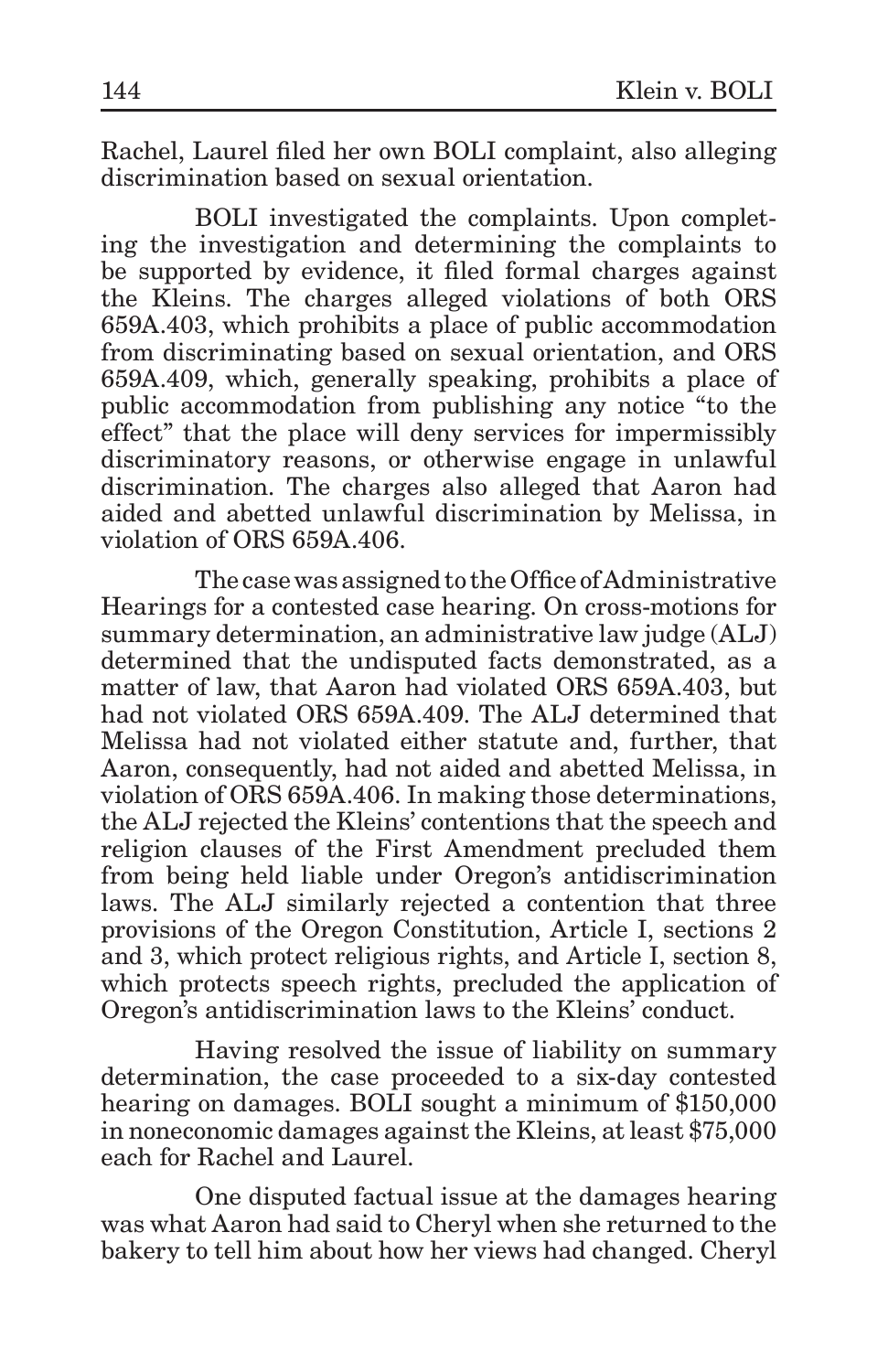testified that Aaron had said, "Well, I'm sorry, ma'am, but your children are an abomination." Aaron, in contrast, testified that, in response to Cheryl's explanation as to how her religious views had changed, he "simply stated, 'Why would the Bible say'—and I quoted Leviticus. I did not say it to harm her kids. I did not say it to belittle anybody."

In closing argument, the parties addressed the role of the Kleins' religious views, and, in particular, what damages, if any, should be awarded in connection with Aaron's quotation of Leviticus. Addressing the issue of the Kleins' right to hold their own religious beliefs, the prosecutor asserted that the public accommodations law was not a restriction on the freedom to have "prejudices" but, instead, a restriction on acting on those "prejudices" in providing a public accommodation:

"I wanted to end on talking about public accommodation, in general. This was enacted in 1953 in an effort to end a long history of racial segregation in Oregon. And when I was looking through the history, I came across a quote that was cited to an editorial by an unknown author called 'Missing the Point on "Freedom"' and appeared in 'The Oregonian' on May 21st, 1953, and it said, 'Oregonians are free to harbor whatever prejudices they choose. The civil rights law does not attempt to control prejudice, rather it outlaws overt acts of discrimination in public accommodation.'

"That's exactly what's going on in this case. The Kleins, of course, are allowed to feel and hold whatever beliefs they hold dear to them. But when they operate in a public place and provide goods and services to the public, they have to do so without discrimination."

Both sides also addressed the issue of what damages, if any, should be awarded based on the emotional distress that Rachel and Laurel suffered upon Cheryl's recounting of Aaron's alleged statement. With respect to Rachel, the prosecutor argued that the conversation "made her feel like she was a mistake, that she wasn't entitled to love, that she wasn't entitled to a family, and that she'd be barred from heaven." With respect to Laurel, the prosecutor argued:

"When I asked her how it made her feel to hear the word 'abomination,' she said she couldn't imagine someone who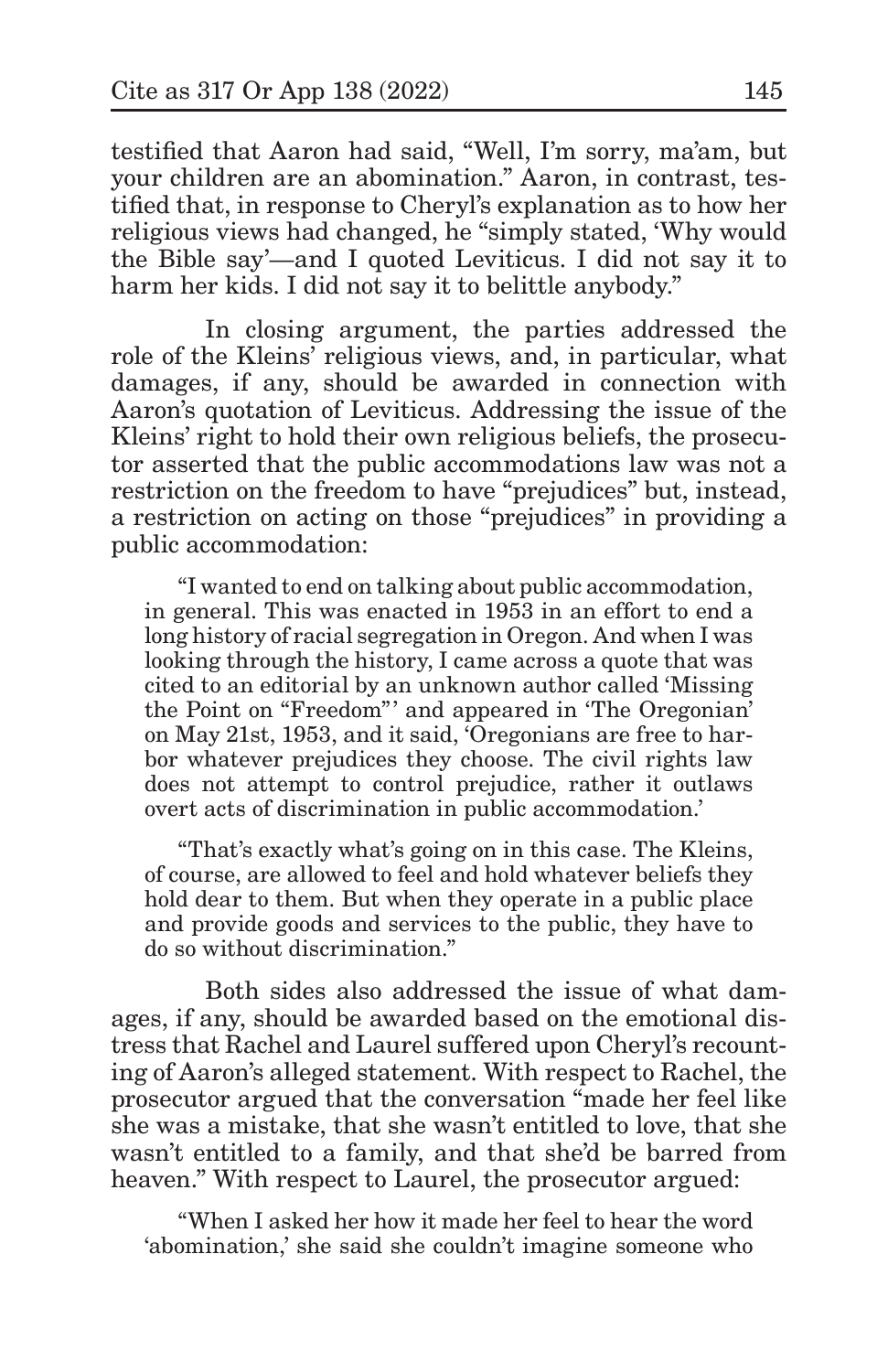didn't know them basically saying they were unworthy of love and unworthy of life. She also feared that it would affect this tenuous new relationship with Cheryl and having Cheryl in their lives."

Responding to the point, the Kleins' lawyer pointed out both that neither Rachel nor Laurel had been present when Aaron made the statement and that, according to Aaron, he had not made the statement that Cheryl reported. Instead, Aaron "quot[ed] a scripture verse."

In rebuttal, the BOLI prosecutor disputed that Aaron had quoted a Bible verse but asserted that it "doesn't really matter" what he actually said. The prosecutor argued that what mattered was that Aaron used the word "abomination," and how that word affected Rachel and Laurel:

"The reference to 'abomination.' We specifically asked what that word made them feel like, and that's important because how it was couched doesn't really matter; the word is what resonated with the Complainants."

In his proposed order, the ALJ credited Aaron's testimony about what he had said to Cheryl. The ALJ did so based on the fact that he had previously determined the content of Aaron's statement during the summary determination phase of the case, something that, in the ALJ's view, obviated the need to address the conflict presented by Cheryl's testimony. The ALJ, in addition, made explicit credibility findings. Regarding Aaron, the ALJ found that he was a credible witness in all but the part of his testimony that addressed a Facebook post made after the date he refused service to the Bowman-Cryers. Regarding Cheryl, the ALJ declined to credit portions of her testimony, explaining that because of "exaggerations" in her testimony, "the forum has only credited [Cheryl's] testimony when it was either (a) undisputed, or (b) disputed but corroborated by other credible testimony."

Despite those credibility findings, the ALJ, nevertheless, proposed awarding damages in part to compensate Rachel and Laurel for the emotional distress that they experienced upon Cheryl telling them that Aaron had said that her children were abominations. Discussing the emotional suffering that it caused Rachel, the ALJ determined: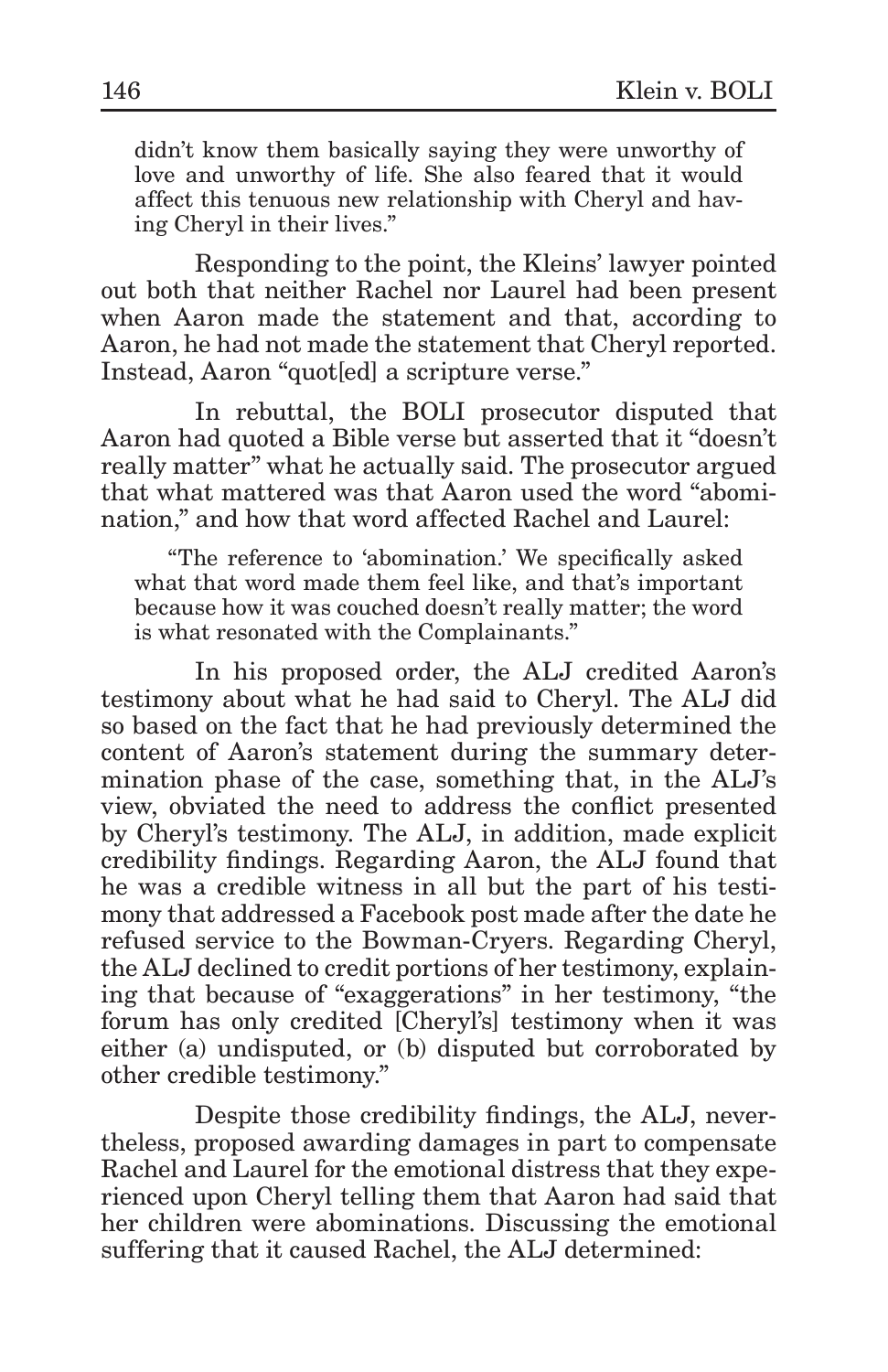"When [Cheryl] told her that [Aaron] had called her 'an abomination,' this made [Rachel] cry even more. [Rachel], who was brought up as a Southern Baptist, interpreted [Aaron's] use of the word 'abomination' [to] mean that God made a mistake when he made her, that she wasn't supposed to exist, and that she had no right to love or be loved, have a family, or go to heaven."

Discussing the emotional suffering that it caused Laurel, the ALJ determined:

"When [Cheryl] and [Rachel] arrived home on January 17, 2013, after their cake tasting at Sweetcakes, [Cheryl] told [Laurel] that [Aaron] had told them that Sweetcakes did 'not do same-sex weddings' and that [Aaron] had told Cheryl that 'your children are an abomination.' [Laurel] was 'flabbergasted' and she became very upset and very angry. [Laurel], who was raised as a Roman Catholic, recognized [Aaron's] statement as a reference from Leviticus. She was 'shocked' to hear that [Aaron] had referred to her as an 'abomination.' Based on her religious background, she understood the term 'abomination' to mean 'this is a creature not created by God, not created with a soul. They are unworthy of holy love. They are not worthy of life.' Her immediate thought was that this would never have happened, had she not asked [Rachel] to marry her. Because of that, she felt shame. Like [Rachel], she also worried about how it would affect [Cheryl's] relatively recent acceptance of [Rachel's] sexual orientation."

Ultimately, the order proposed awarding a total of \$135,000 in noneconomic damages, \$75,000 to Rachel and \$60,000 to Laurel.

The Kleins and BOLI both filed numerous exceptions to the proposed order with the BOLI commissioner. Among other things, the Kleins asserted that damages were not appropriate for the distress caused by Cheryl's report about what Aaron had said, considering that the ALJ's own factual findings determined that Aaron had not said what Cheryl reported he had:

"Finally, the findings concerning [Cheryl's] false statement attributed to [Aaron] 'that your children are an abomination' and [Laurel's] reactions to it, are not a result of the denial of cake services and are therefore irrelevant in their entirety, especially since they are inconsistent with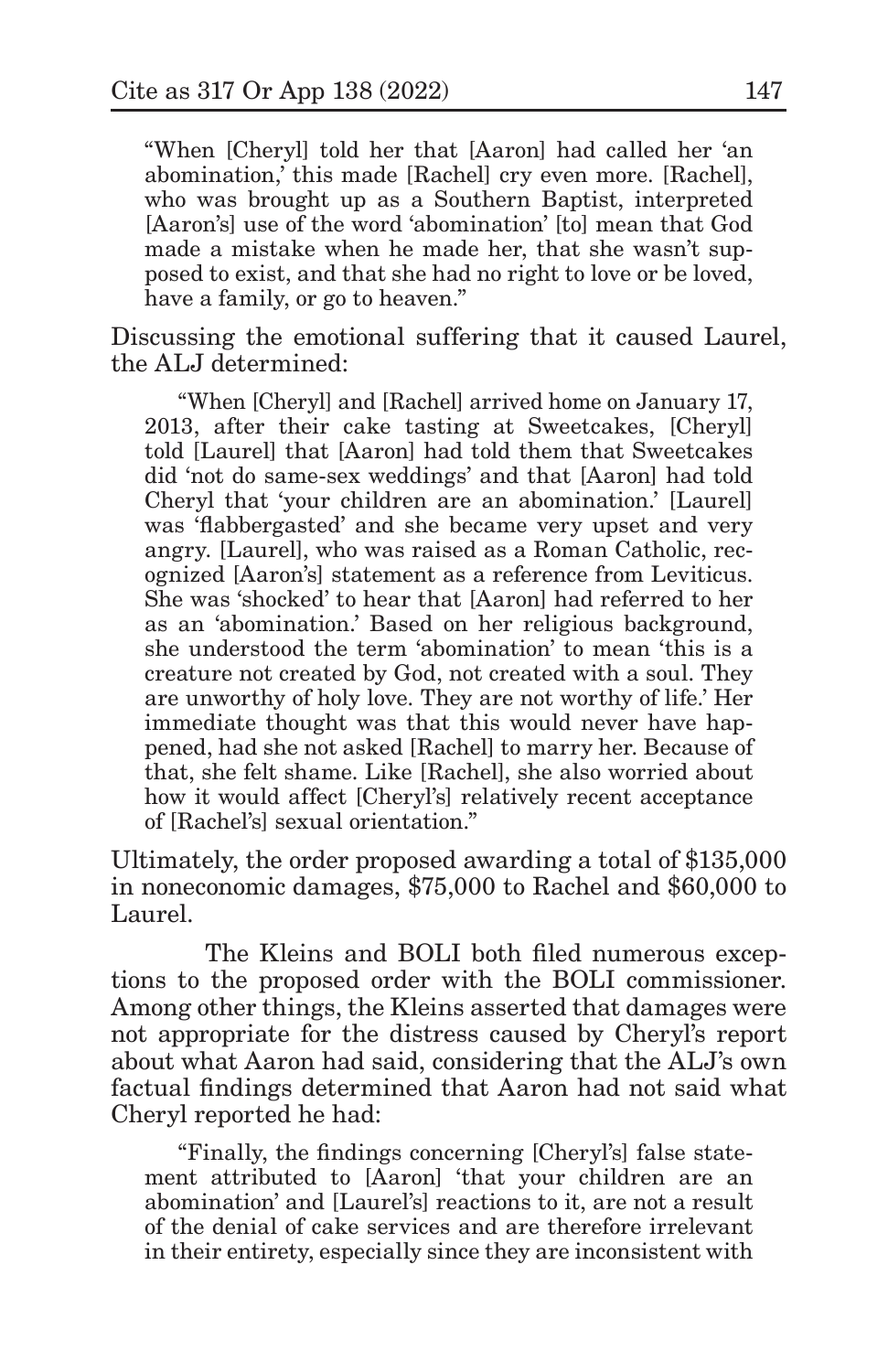the earlier finding that [Aaron] made no such statement to [Cheryl]. Even worse, it was error for the ALJ to attribute legal responsibility to [Aaron and Melissa] for the false statement by Cheryl, an intervening cause which could not conceivably result in damage to Complainants, who weren't present to hear it."

(Record citations omitted.)

The commissioner largely adopted the ALJ's order as BOLI's final order, including the proposed damages award, although he rejected the ALJ's determination on summary determination that the Kleins had not violated ORS 659A.409. On that point, BOLI determined to the contrary that both Aaron and Melissa violated that statute by making certain statements during a television interview about the case, and by taping a statement addressing their intent to adhere to their religious beliefs to the door of the bakery.

On the disputed point of what Aaron had said to Cheryl, BOLI adopted the finding that Aaron had quoted Leviticus to Cheryl. In so doing, BOLI eliminated the statement, contained in the ALJ's proposed order, that suggested the summary determination ruling obviated the need to resolve the conflict between Cheryl's version of events and Aaron's.

BOLI also adopted credibility findings that the ALJ had made, including the ones specifically addressing the credibility of Aaron and Cheryl. Finally, BOLI adopted the ALJ's determinations about the emotional distress suffered by Rachel and Laurel upon being told by Cheryl of Aaron's statement.

The Kleins petitioned our court for judicial review of the final order, as permitted by the Oregon Administrative Procedures Act (APA). On review, we upheld BOLI's determination that Aaron engaged in unlawful discrimination, in violation of ORS 659A.403, by refusing to provide a cake to Rachel and Laurel on account of their sexual orientation. *Klein I*, 289 Or App at 510-11. In so doing, we rejected a range of arguments asserting that the speech and free exercise clauses of the First Amendment, and Article I, sections 2, 3, and 8, of the Oregon Constitution, precluded the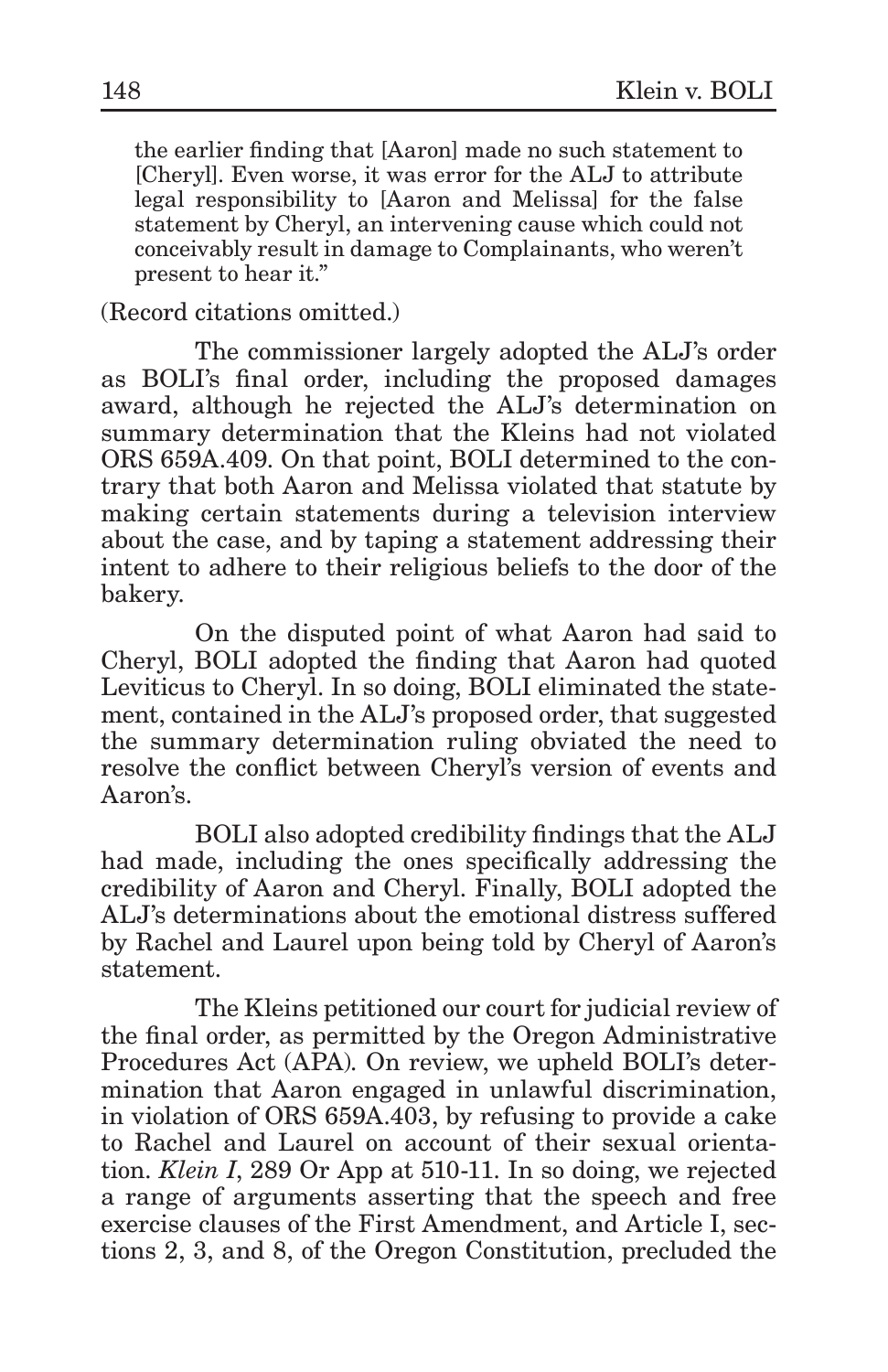application of the statute to the Kleins because of the burden that it imposed on their ability to express and practice their religious views. *Id.* We reversed the final order insofar as it concluded that the Kleins violated ORS 659A.409 by making the statements identified by the commissioner as the basis for liability. *Id.* at 511.

We also rejected the Kleins' argument that the order did not satisfy the substantial evidence or substantial reason standards imposed by ORS 183.482(8)(c). *Id.* at 559. In particular, we rejected the Kleins' argument that the order lacked substantial reason because it awarded damages "for harm attributable to being called 'abomination[s],'" but had found, as fact, that Aaron had not said that. *Id.* Pointing to the fact that the BOLI prosecutor had argued in closing that it did not matter exactly how it was "couched," as well as aspects of the final order that appeared focused on the effect of the word "abomination" on the Bowman-Cryers, we reasoned that BOLI's order was not premised on a finding that Aaron had, in fact, called Rachel and Laura "abomination[s]." *Id.* (alterations in *Klein I*). Rather, we concluded, it was based on a finding that Aaron had used the term "abomination" in the course of explaining why he was denying service to the complainants on account of their sexual orientation, and that his use of the word caused harm, regardless of what he had actually said to Cheryl. *Klein I*, 289 Or App at 559-60. Relying on that line of reasoning, we rejected the Kleins' contention that the damages award was inconsistent with BOLI's credibility determinations, and that it otherwise was not supported by substantial reason. *Id.*

The Kleins petitioned the Oregon Supreme Court for review of our decision but that court denied review. *Klein v. Bureau of Labor and Industries*, 363 Or 224, 434 P3d 25 (2018). They then petitioned the United States Supreme Court for *certiorari*. That court granted *certiorari*, vacated our decision, and remanded to us for reconsideration in light of its decision in *Masterpiece Cakeshop*. *Klein II*, \_\_\_ US at \_\_\_, 139 S Ct at 2713.

On remand, the parties submitted supplemental briefs and provided oral argument, addressing what bearing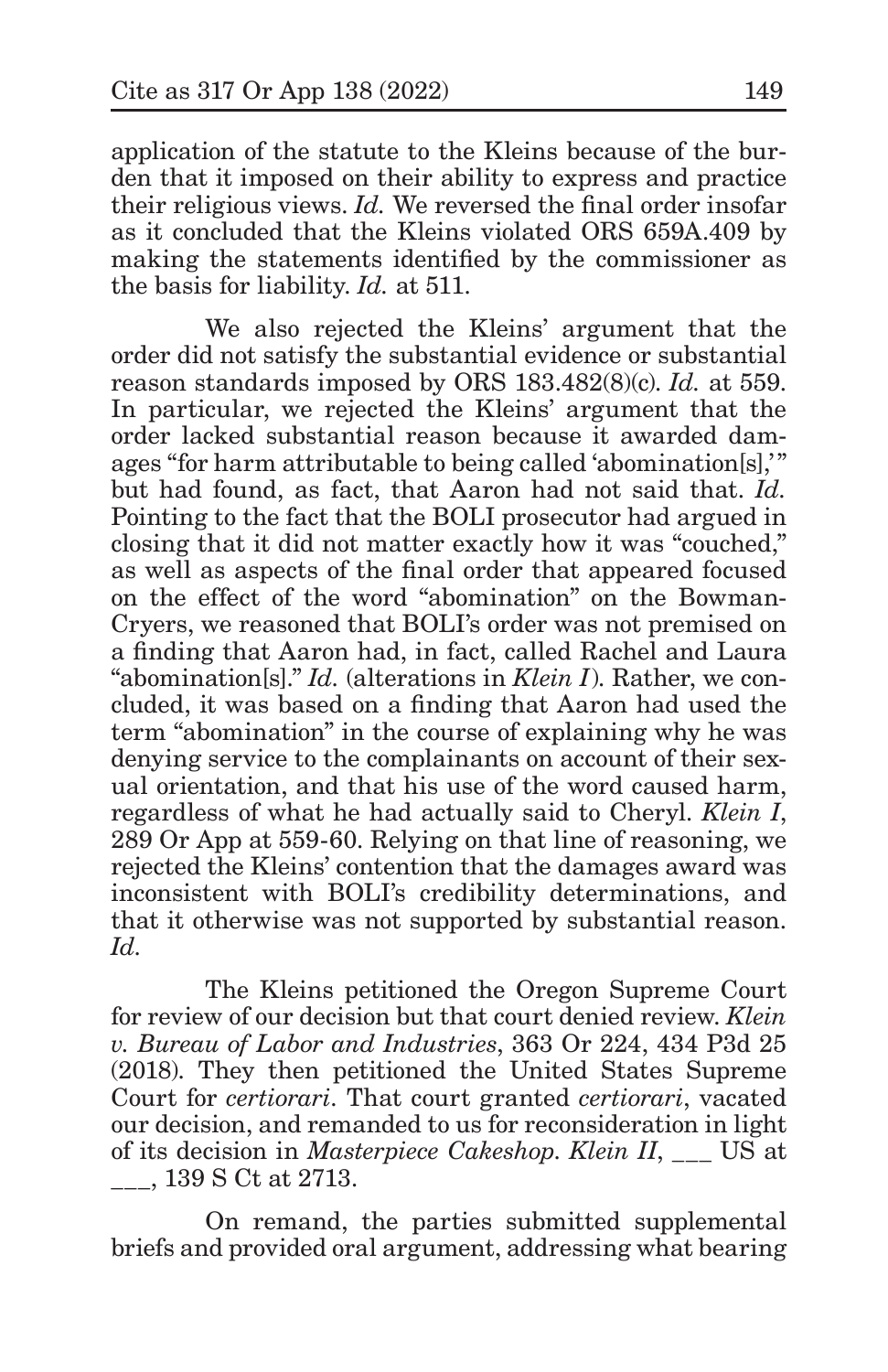*Masterpiece Cakeshop* has on our review on reconsideration of BOLI's final order. Following the United States Supreme Court's decision in *Fulton*, the Kleins moved for leave to file a memorandum of additional authorities to address the potential application of the Free Exercise Clause analysis in that case. We allowed the motion.

### II. ANALYSIS

This procedural history gives us two related Free Exercise Clause issues to resolve: (1) whether, in view of *Fulton*, ORS 659A.403 is a "generally applicable" law for purposes of the *Smith* framework; and (2) whether, in view of *Masterpiece Cakeshop*, the order on review comports with the First Amendment's requirement that government action be neutral toward religion. Both questions are legal questions, implicating the agency's interpretation and application of the requirements of the First Amendment. That means our review is for errors of law.<sup>2</sup> ORS 183.482(8)(a); *Green Thumb Landscape and Maintenance v. BOLI*, 304 Or App 349, 350, 467 P3d 43, *rev den*, 366 Or 826 (2020).

### A. *Fulton*

We start with the Kleins' argument that *Fulton* requires reversal. In our original opinion, we rejected the Kleins' contention that the application of ORS 659A.403 to their conduct violated their rights under the Free Exercise Clause of the First Amendment, as it applies to the states via the doctrine of incorporation. Relying on *Smith*, we concluded that ORS 659A.403 is a "neutral" and "generally

<sup>2</sup> Although the Kleins' briefing before BOLI and in their initial briefing to us did not fully anticipate the direction the law would take in either *Fulton* or *Masterpiece Cakeshop*, this case, from the start, has centered on the question of whether the application of the law to the Kleins' conduct is consistent with their rights under the First Amendment, including the Free Exercise Clause. In particular, the Kleins asserted in their opening brief to us that BOLI's application of ORS 659A.403 to the Kleins "was, at best, discretionary and done *for the specific purpose* of forcing business owners with moral reservations about same-sex marriage to either violate their consciences or go out of business. That is impermissible targeting." (Emphasis in original.) They also questioned whether the law, as written or as applied, was neutral and generally applicable for purposes of the Free Exercise Clause. Under those circumstances, we consider it appropriate to consider the Kleins' arguments on remand about how *Fulton* and *Masterpiece Cakeshop* bear on the Free Exercise Clause issues that they raised in their initial appellate brief to us.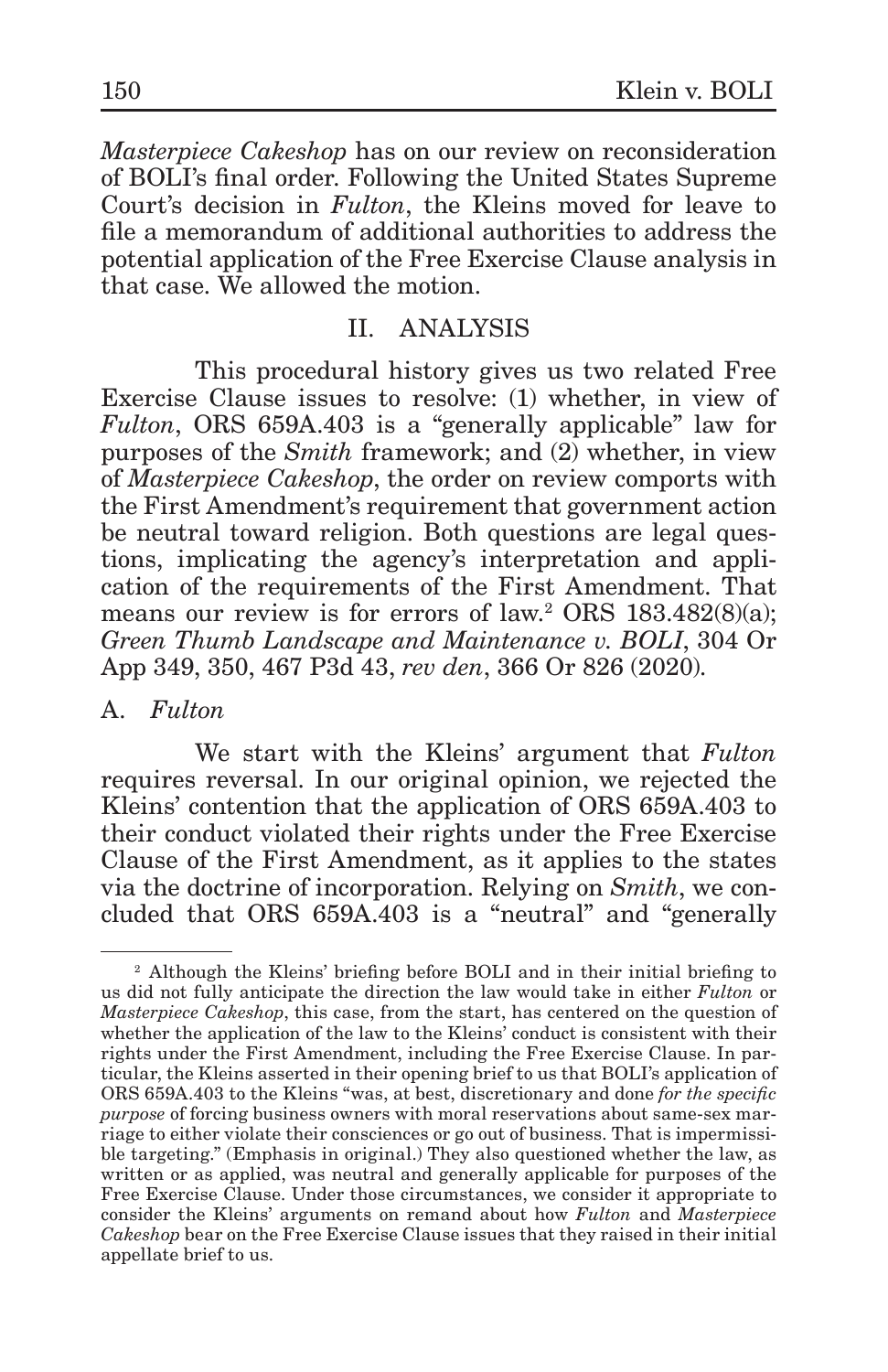applicable" law and, consequently, did "not offend the Free Exercise Clause simply because" of its incidental effect of burdening the Kleins' practice of religion. *Klein I*, 289 Or App at 544-45.

In their memorandum of additional authorities, the Kleins argue that *Fulton* requires a different conclusion. In particular, they assert that, under *Fulton*, ORS 659A.403 is not a "generally applicable" law for purposes of the Free Exercise Clause analysis under *Smith*.

We disagree. In *Fulton*, the Court considered a free exercise challenge to the City of Philadelphia's foster-care contract policy, which prohibited discrimination based on sexual orientation. Under the policy, the city required an organization contracting with the city to provide foster care services to agree to a standard contractual provision stating that the organization "'shall not reject a child or family including, but not limited to, \*\*\* prospective foster or adoptive parents, for Services based upon \* \* \* their \*\* \* sexual orientation \*\*\* unless an exception is granted by the Commissioner or the Commissioner's designee, in his/her sole discretion.'" *Fulton*, \_\_\_ US at \_\_\_, 141 S Ct at 1878. The plaintiff, Catholic Social Services (CSS), a foster care agency in the city, argued that the policy, as applied to it, violated its free exercise rights because CSS's religious views prohibited it from certifying married couples of the same sex as foster care providers. *Id.* at  $\overline{141 \text{ S Ct}}$  at 1875-76.

The Court agreed with CSS. It reasoned that the policy's allowance of discretionary exceptions to the nondiscrimination bar meant that the policy was not "generally applicable" for purposes of *Smith*. *Id.* at \_\_\_, 141 S Ct at 1878. In other words, under *Fulton*, to be "generally applicable," a law cannot have carved-out individual exceptions; individual exceptions defeat the notion of generality. Further, when a law "incorporates a system of individual exemptions" that are discretionary, the Free Exercise Clause mandates the provision of a religious-hardship exemption, unless there is a compelling reason not to supply a religious-hardship exemption. *Id.* The Court concluded that the city had identified no such compelling interest in that case. *Id.* at \_\_\_,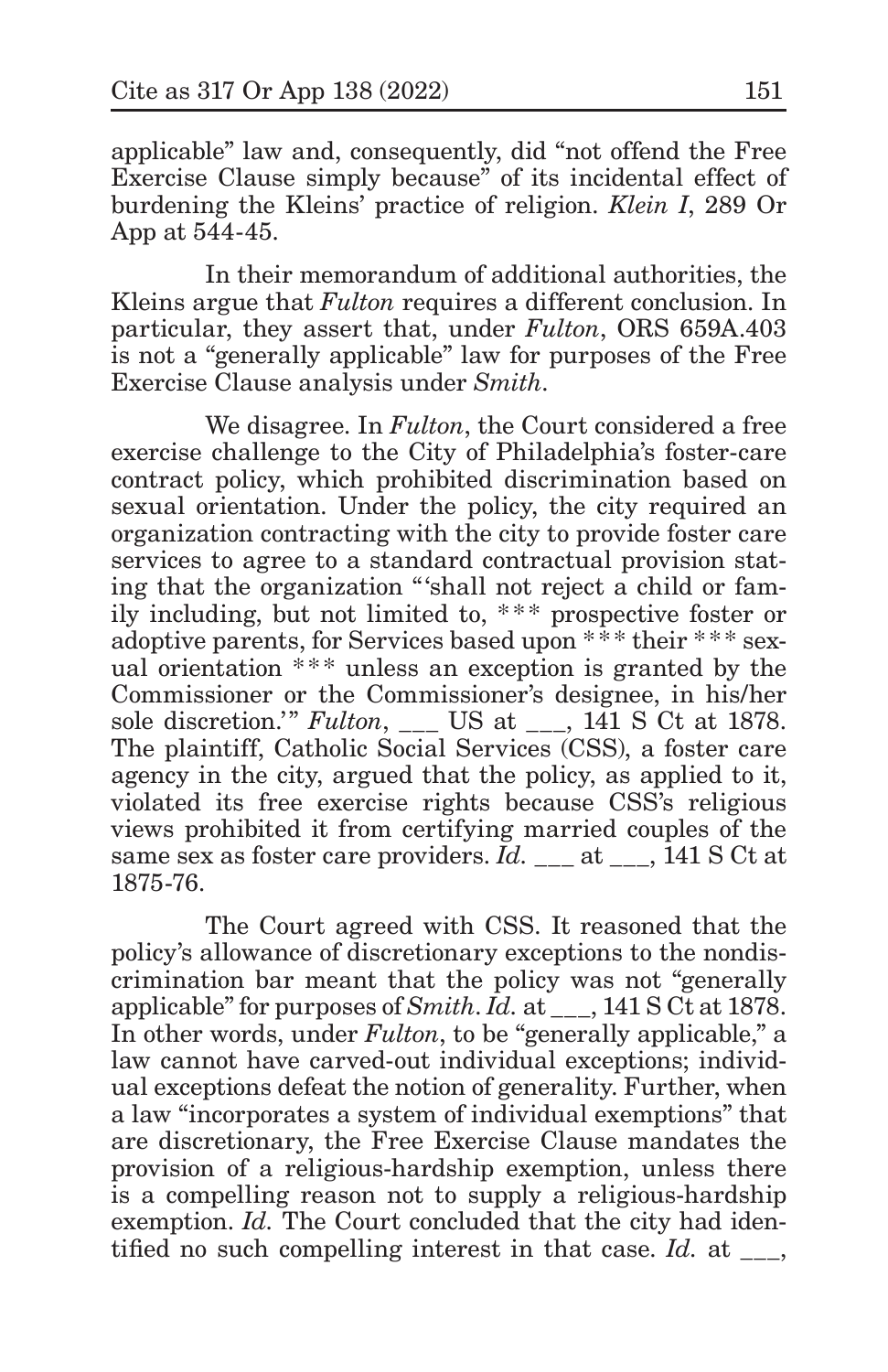141 S Ct at 1881-82. It reasoned that the city's interest "in the equal treatment of prospective foster parents and foster children," although a "weighty one," was not an interest that could justify the denial of a religious-hardship exemption to CSS in light of the exceptions available to others. *Id.* at  $\qquad$ . 141 S Ct at 1882.

In their memorandum of additional authorities, the Kleins urge us to conclude that *Fulton* controls this case. Notably, however, the Kleins do not argue—and could not argue—that the prohibition on discrimination based on sexual orientation by places of public accommodation in ORS 659A.403 allows for individual exceptions. As written, ORS  $659A.403$   $(2011)<sup>3</sup>$  without exception or allowances for discretionary exceptions, bars discrimination based on sexual orientation by places of public accommodation:

"(1) Except as provided in subsection (2) of this section, all persons within the jurisdiction of this state are entitled to the full and equal accommodations, advantages, facilities and privileges of any place of public accommodation, without any distinction, discrimination or restriction on account of race, color, religion, sex, sexual orientation, national origin, marital status or age if the individual is 18 years of age or older.

"(2) Subsection (1) of this section does not prohibit:

"(a) The enforcement of laws governing the consumption of alcoholic beverages by minors and the frequenting by minors of places of public accommodation where alcoholic beverages are served; or

"(b) The offering of special rates or services to persons 50 years of age or older.

"(3) It is an unlawful practice for any person to deny full and equal accommodations, advantages, facilities and privileges of any place of public accommodation in violation of this section."

#### ORS 659A.403 (2011).

Faced with this exception-free statute when it comes the prohibition on discrimination based on sexual

<sup>3</sup> The legislature has amended ORS 659A.403 several times since BOLI initiated this case; none of the amendments bears on the issues presented here.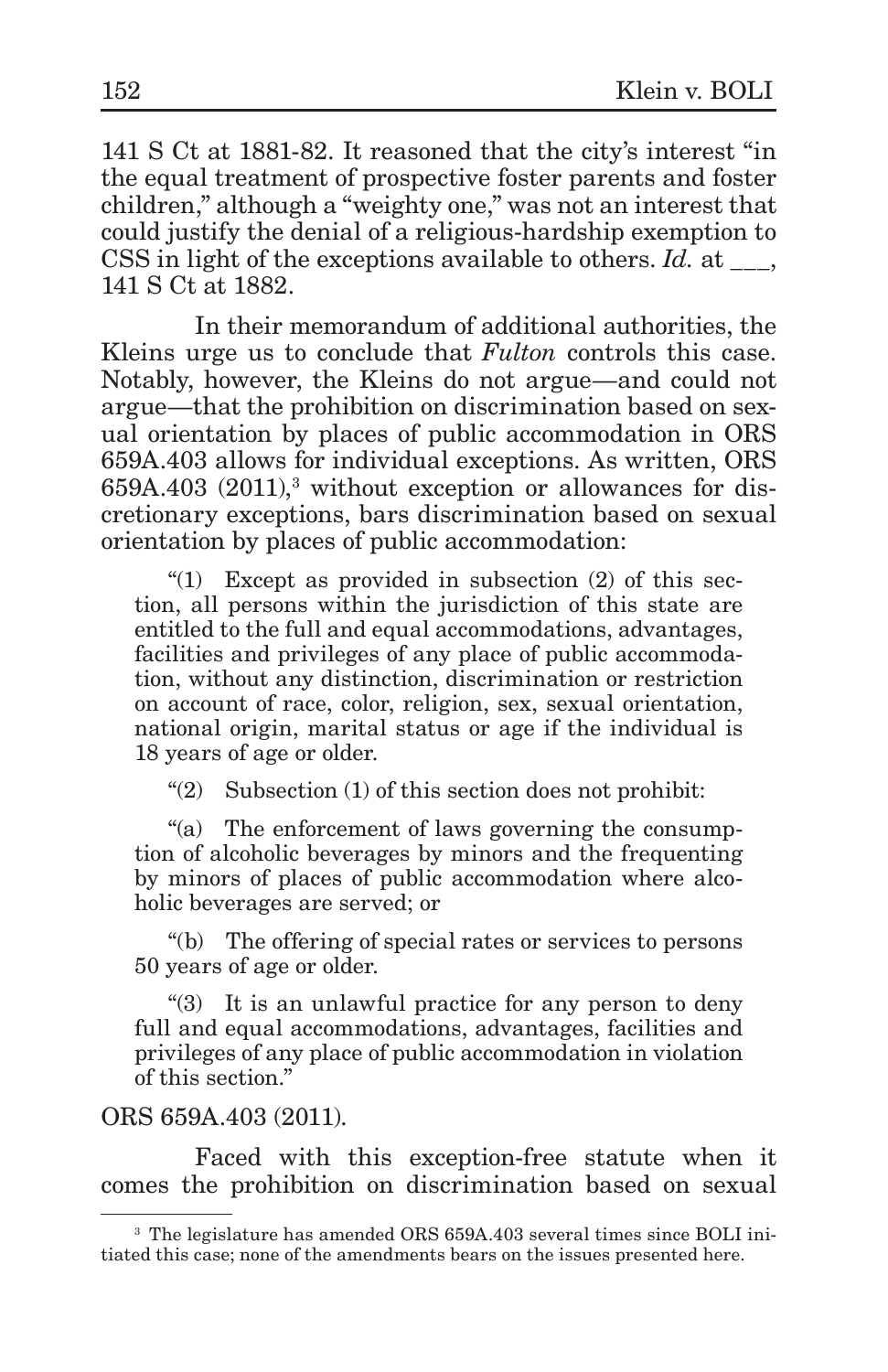orientation,4 the Kleins look elsewhere for exceptions: the Oregon Constitution. They point out—correctly—that the Oregon Supreme Court has stated in several cases, originating with *Cooper v. Eugene Sch. Dist. No. 4J*, 301 Or 358, 368- 69, 723 P2d 298 (1986), that Article I, sections 2 and 3, of the Oregon Constitution allow for an individual claim to a religious exemption from the application of a general law: "With regard to rules that are generally applicable and neutral toward religion, however, the only issues for us to consider are whether there was 'statutory authority to make such a regulation,' or whether we should grant 'an individual claim to exemption on religious grounds.'" *See State v. Hickman*, 358 Or 1, 15-16, 358 P3d 987 (2015) (quoting *Cooper*, 301 Or at 368-69); *State v. Brumwell*, 350 Or 93, 108, 249 P3d 965 (2011) (reiterating that where a law is neutral toward religion and generally applicable, the only issues under Article I, sections 2 and 3, are the authority to promulgate the law and an individual claim to an exemption on religious grounds). From that Oregon Supreme Court mention of individual claims to exemptions on religious grounds, the Kleins reason that (1) ORS 659A.403 allows for exceptions by way of Article I, sections 2 and 3, if not its own text; and (2) under *Fulton*, a religious exemption to ORS 659A.403 must be extended to them because, also under *Fulton*, the state's interest in nondiscrimination is insufficient to justify the denial of a religious exemption.

We do not read *Cooper*, *Hickman*, *Brumwell*, or any of the other cases that have quoted *Cooper* on the point, to stand for the proposition that Article I, sections 2 and 3,<sup>5</sup> grant Oregon courts the *discretion* to grant religious exemptions from generally applicable, neutral statutes that do not

<sup>4</sup> We acknowledge that the text of the statute contains exceptions to the prohibition on age discrimination. *See Dalbeck v. Bi-Mart Corp.*, 315 Or App 129, 131-40, 500 P3d 711 (2021) (analyzing the scope of the statutory exceptions to the bar on age discrimination contained in ORS 659A.403). The Kleins do not suggest that the exceptions to the bar on age discrimination supply an exception to the bar on discrimination based on sexual orientation and, in any event, any such suggestion would be implausible as a textual matter.

<sup>5</sup> Article I, section 2, of the Oregon Constitution states: "All men shall be secure in the Natural right, to worship Almighty God according to the dictates of their own consciences." Article I, section 3, of the Oregon Constitution states: "No law shall in any case whatever control the free exercise, and enjoyment of religeous (*sic*) opinions, or interfere with the rights of conscience."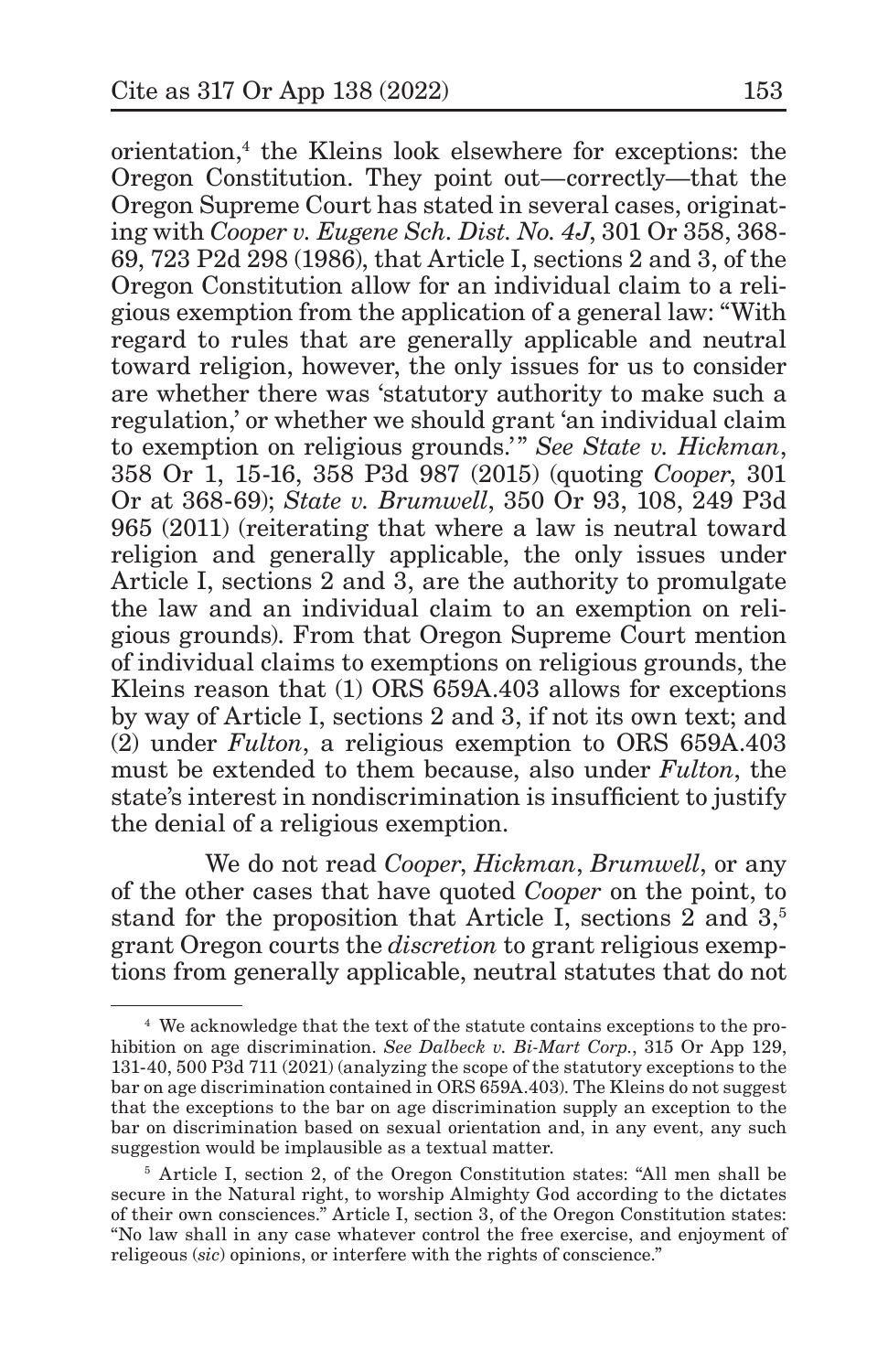contain their own, legislatively-crafted exceptions. That would be a potentially vast, and unusual, conferral of legislative authority on the courts, and is not something that follows in any obvious way from the text of Article I, sections 2 and 3, or the structure of the government under the Oregon Constitution.

Instead, we read the Oregon Supreme Court's cases to stand for the proposition that an individual may be able to make a case that those provisions, *as a matter of law*, require the grant of a religious exemption to a generally applicable and neutral law. To make a case that either Article I, section 2, or Article I, section 3, compelled the recognition of individual religious exemptions from a generally applicable, neutral statute, an individual would need to demonstrate, under Oregon's well-established methodology for construing the original provisions of our state constitution, that one or both of those provisions require an individual exemption to a generally applicable law. *See generally Priest v. Pierce*, 314 Or 411, 416, 840 P2d 65 (1992). That is, the individual would need to demonstrate that, in light of "[i]ts specific wording, the case law surrounding it, and the historical circumstances that led to its creation," either Article I, section 2, or Article I, section 3, requires a grant of an individual religious exemption under the circumstances present here. *Id.* at 415-16; *see* Hon. Jack L. Landau, *An Introduction to Oregon Constitutional Interpretation*, 55 Willamette L Rev 261, 318 (2019) (explaining that Oregon courts discern the meaning and application of state constitutional provisions through "analysis of the text of a provision in its historical context, with a view to discerning how that provision would have been understood at the time of its adoption and what general principles animated that understanding").

In this case, as we observed in our original opinion, the Kleins have not developed an argument under the *Priest* framework that Article I, sections 2 and 3, require the grant of a religious exemption from ORS 659A.403. *Klein I*, 289 Or App at 549 ("The Kleins have not offered a focused argument for why the Oregon Constitution requires an exemption in this case, under the methodology for interpreting our constitution."). They did not do so in their original briefs to us, and they have not done so now. Beyond that, if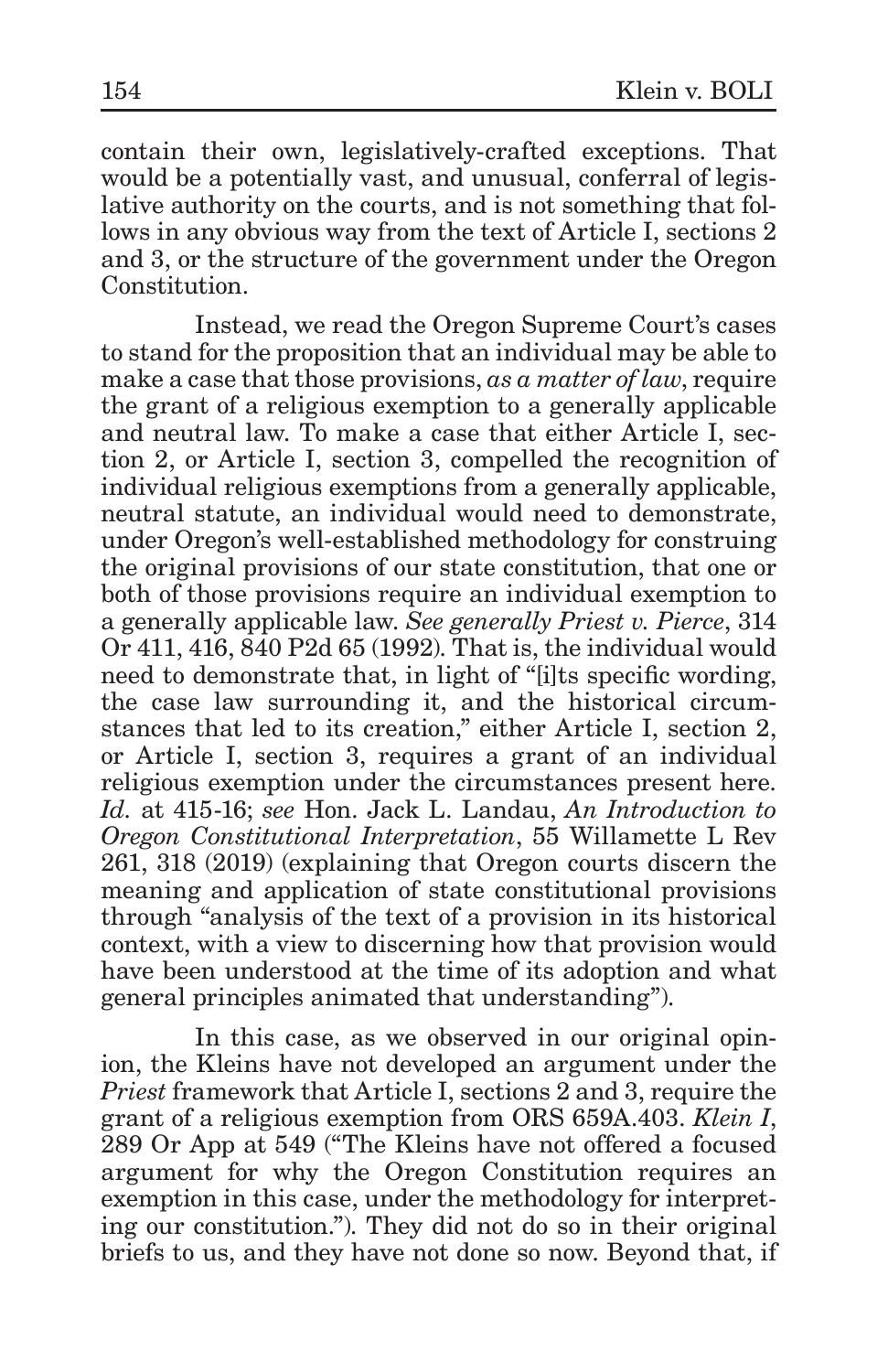the Kleins had developed and prevailed on an argument in accordance with the *Priest* framework that Article I, section 2 or 3, requires that they be granted an exemption from ORS 659A.403, then there would be no need to consider *Fulton* or the First Amendment at all. That is, if the Kleins had shown under the applicable interpretive framework that those provisions require the grant of an individual exemption, then the Kleins would have obtained the relief they sought under the provisions of the Oregon Constitution, without regard to *Fulton*. 6

For those reasons, the Kleins have not demonstrated that *Fulton* alters our prior conclusion that ORS 659A.403 is a "generally applicable" law for purposes of *Smith*, nor our related conclusion that, under *Smith*, the application of the law to Aaron's conduct of denying cake-making services based on sexual orientation does not violate the Kleins' rights under the Free Exercise Clause. *Klein I*, 289 Or App at 543-50.

# B. *Masterpiece Cakeshop*

The remaining question is how, if at all, the Supreme Court's decision in *Masterpiece Cakeshop* bears on our assessment of the order on review. Before addressing the parties' competing arguments about how that case affects this one, we set forth the key facts of that case and, then, our understanding of the job the United States Supreme Court has given us.

Much like this case, *Masterpiece Cakeshop* involved a Colorado agency's determination that a baker, Phillips, and his bakery, Masterpiece Cakeshop, violated the state's antidiscrimination laws by refusing to supply a wedding

<sup>6</sup> By omitting to develop state constitutional analysis in presenting their claims to us, the Kleins overlooked Oregon's longstanding and preferred approach to constitutional questions, under which claims are to be addressed under the state constitution before they are addressed under the federal constitution. Although preferred, Oregon's approach to resolving constitutional questions under the state constitution before considering the federal constitution generally is not a basis on which to depart from "the bedrock principle of appellate jurisprudence that courts generally should decide cases as framed by the parties' properly raised and preserved arguments," particularly where an appellant has multiple opportunities to develop the state constitutional argument but has not done so. *State v. Link*, 367 Or 625, 640-42, 482 P3d 28 (2021).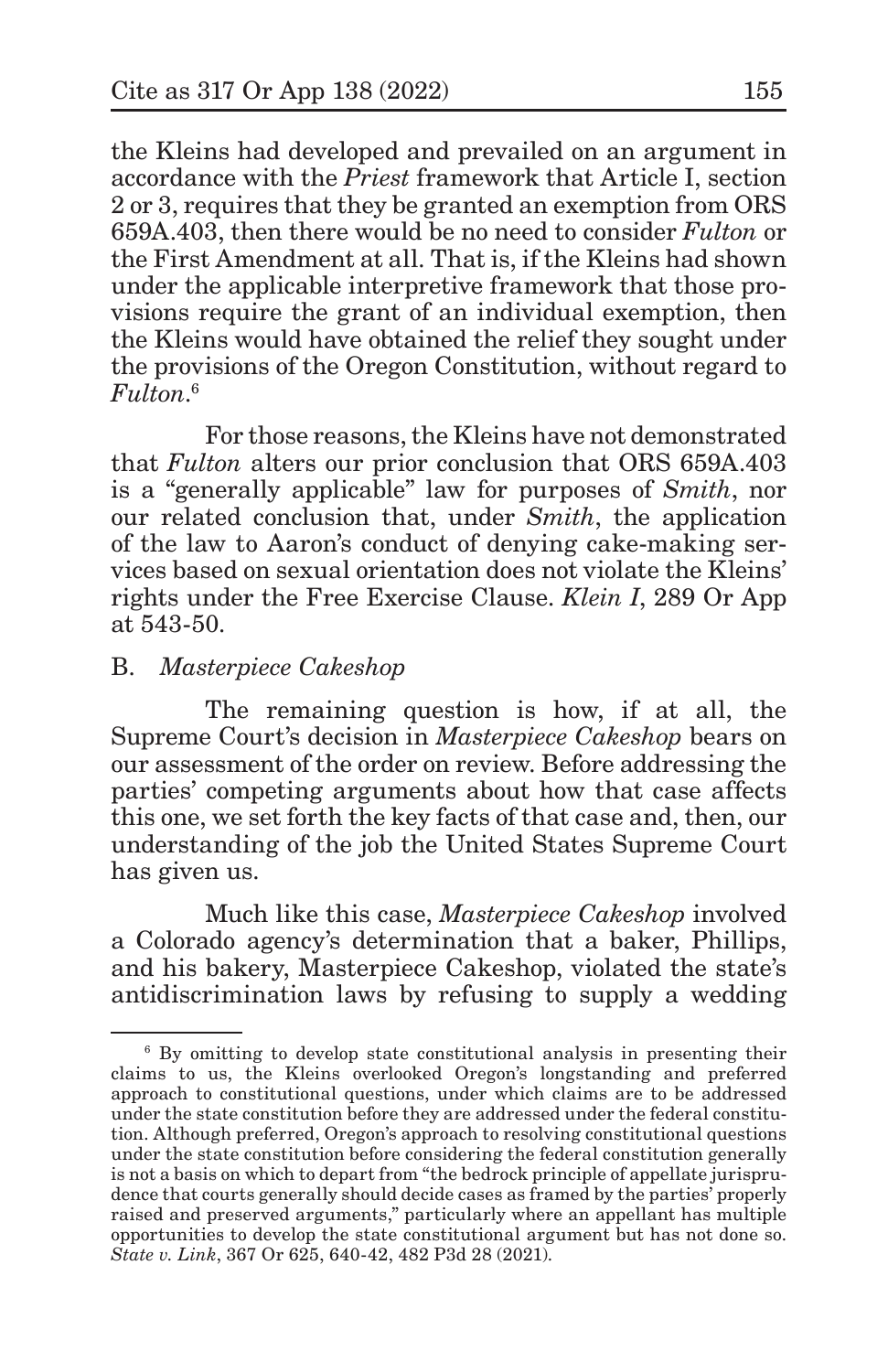cake to a same-sex couple. *Masterpiece Cakeshop*, 584 US at \_\_\_, 138 S Ct at 1723. As here, the agency rejected Phillips' claim that the application of the state's prohibition on discrimination violated his free exercise rights, relying on *Smith*. *Id.* at \_\_\_, 138 S Ct at 1726. The Colorado Court of Appeals affirmed, also relying on *Smith*, and the Colorado Supreme Court denied review. *Id.* at \_\_\_, 138 S Ct at 1727.

On Phillips' petition, the United States Supreme Court granted *certiorari*. *Id.* Ultimately, though, the Court never addressed the question of the legal correctness of the agency's (and the court's) ruling. *Id.* at \_\_\_, 138 S Ct at 1729. Instead, the Court set aside the agency's decision based on its determination that the agency's "treatment of Phillips' case violated the State's duty under the First Amendment not to base laws or regulations on hostility to a religion or religious viewpoint." *Id.* at \_\_\_, 138 S Ct at 1731. The court explained that the "requisite religious neutrality \*\*\* must be strictly observed," and determined that "the Commission's consideration of Phillips' case was neither tolerant nor respectful of Phillips' religious beliefs." *Id.* at  $\qquad$ , 138 S Ct at 1731-32.

In reaching that conclusion, the Court stressed that "[t]he Free Exercise Clause bars 'even subtle departures from neutrality' on matters of religion," and cautioned that "[t]he Constitution 'commits government itself to religious tolerance, and upon even slight suspicion that proposals for state intervention stem from animosity to religion or distrust of its practices, all officials must pause to remember their own high duty to the Constitution and the rights it secures.'" *Id.* at \_\_\_, 138 S Ct at 1731 (quoting *Church of Lukumi Babalu Aye, Inc. v. Hialeah*, 508 US 520, 534, 547, 113 S Ct 2217, 124 L Ed 2d 472 (1993)).

The Court expanded on its decision in *Church of Lukumi Babalu Aye, Inc*. That case addressed whether a legislative decision—a city ordinance—comported with the First Amendment's neutrality requirement. In *Masterpiece Cakeshop*, the Court projected the principles of *Church of Lukumi Babalu Aye, Inc.* onto a different field: direct appellate review of an adjudicative decision. The Court explained that in evaluating the religious neutrality of a legislative or adjudicative action, "[f]actors relevant to the assessment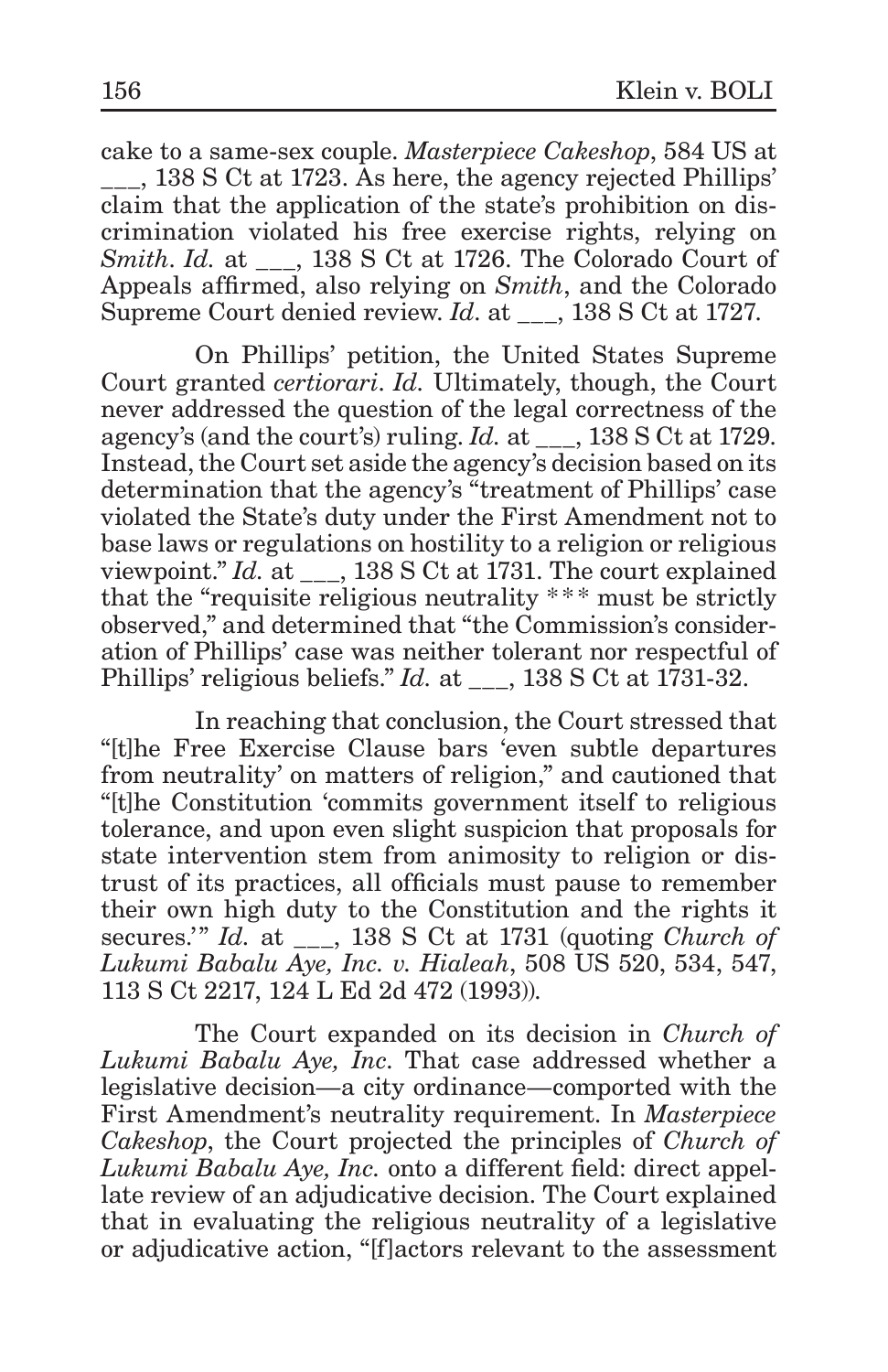of government neutrality include 'the historical background of the decision under challenge, the specific series of events leading to the enactment or official policy in question, and the legislative or administrative history, including contemporaneous statements made by members of the decisionmaking body.'" *Id.* at  $\phantom{0}$ , 138 S Ct at 1731 (quoting *Church*) *of Lukumi Babalu Aye, Inc.*, 508 US at 540).

Considering the whole record of the proceedings, the Court determined that "[t]he Civil Rights Commission's treatment of [Phillip's] case has some elements of a clear and impermissible hostility toward the sincere religious beliefs that motivated his objection." *Id.* at \_\_\_, 138 S Ct at 1729. The Court identified two primary things that led it to "draw the inference that Phillips' religious objection was not considered with the neutrality that the Free Exercise clause requires": (1) statements by the commissioners during the proceedings that were dismissive of the baker's religious beliefs and that were not discussed or disavowed on review by the Colorado Court of Appeals; and (2) the commission's differential treatment and allowance of other conscience-based objections to application of the antidiscrimination law. *Id.* at \_\_\_, 138 S Ct at 1730-32.

As to statements, the Court observed that, during the course of the proceedings, members of the commission "endorsed the view that religious beliefs cannot legitimately be carried into the public sphere or commercial domain, implying that religious beliefs and persons are less than fully welcome in Colorado's business community." *Id.* at 138 S Ct at 1729. It supported that observation by pointing to statements by some of the commissioners during the public hearings on the case. At the first hearing,

"One commissioner suggested that [the baker] can believe 'what he wants to believe,' but cannot act on his religious beliefs 'if he decides to do business in the state.' A few moments later, the commissioner restated the same position: '[I]f a business man wants to do business in the state and he's got an issue with the—the law's impacting his personal belief system, he needs to look at being able to compromise.'"

*Id.* (record citations omitted). The Court noted that although those statements were susceptible to a benign interpretation,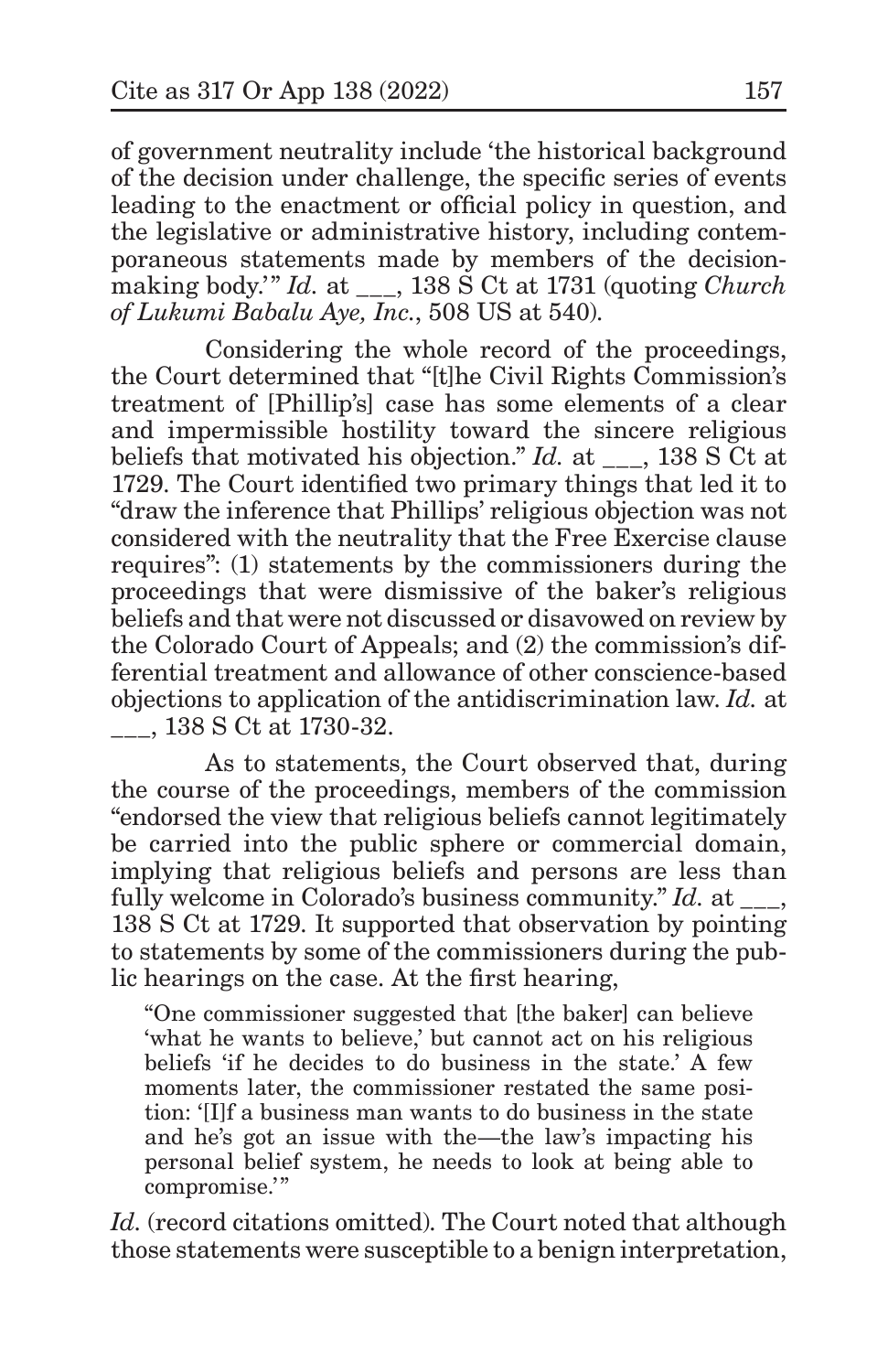they also "might be seen as inappropriate and dismissive comments showing lack of due consideration for [the baker's] free exercise rights and the dilemma he faced." *Id*. Then, at the second hearing, another commissioner said "far more" disparaging things about Phillips' beliefs:

"'I would also like to reiterate what we said in the hearing or the last meeting. Freedom of religion and religion has been used to justify all kinds of discrimination throughout history, whether it be slavery, whether it be the holocaust, whether it be—I mean, we—we can list hundreds of situations where freedom of religion has been used to justify discrimination. And to me it is one of the most despicable pieces of rhetoric that people can use to—to use their religion to hurt others.'"

*Id.*

The Court explained that the statement disparaged the baker's "religion in at least two distinct ways: by describing it as despicable, and also by characterizing it as merely rhetorical—something insubstantial and even insincere." *Id.* Noting that none of the other commissioners objected to those statements, and that the state appellate court neither mentioned nor expressed concern about their content, the Court could not "avoid the conclusion that these statements cast doubt on the fairness and impartiality of the Commission's adjudication of [the baker's] case." *Id.* at \_\_\_, 138 S Ct at 1729-30.

As for differential treatment, the Court noted that the commission on three prior occasions had "considered the refusal of bakers to create cakes with images that conveyed disapproval of same-sex marriage, along with religious text," and, on each occasion, determined that the bakers were justified in refusing service based on their views that the messages they were asked to convey were hateful and discriminatory. *Id.* at \_\_\_, 138 S Ct at 1730. In contrast, in Phillips' case, the commission ruled that he was not justified in refusing to provide the wedding cake, taking the opposite view: "that any message the requested cake would carry would be attributed to the customer, not to the baker." *Id.* Although Phillips pointed out that difference in treatment to the Colorado Court of Appeals, that court addressed the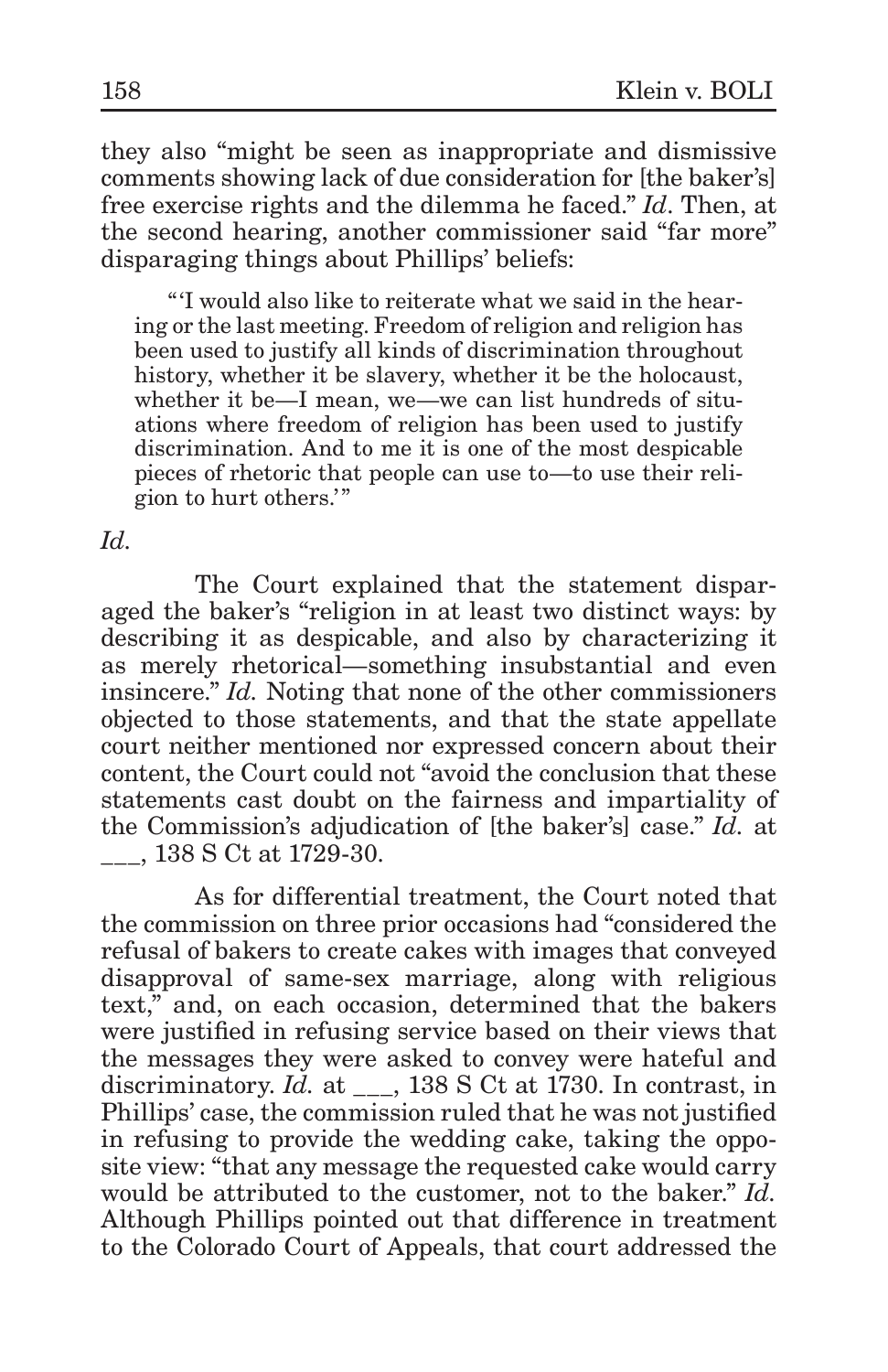differential treatment only "in passing," and accepted the rationale that the difference in treatment was warranted because the bakers in the prior cases had denied service based on the offensiveness of the message that they were being asked to convey, not based on impermissible discrimination. *Id.* at  $\qquad$ , 138 S Ct at 1730-31. That analysis was problematic as a constitutional matter because it was not viewpoint neutral: "The Colorado court's attempt to account for the difference in treatment elevates one view of what is offensive over another and itself sends a signal of official disapproval of Phillips' religious beliefs." *Id.* at \_\_\_, 138 S Ct at 1731.

Because of those features of the Colorado adjudication, the Court held that the commission's decision was the product of a hostility that "was inconsistent with the First Amendment's guarantee that our laws be applied in a manner that is neutral toward religion." *Id.* at , 138 S Ct at 1732. It emphasized "that the government, if it is to respect the Constitution's guarantee of free exercise, cannot impose regulations that are hostile to the religious beliefs of affected citizens and cannot act in a manner that passes judgment upon or presupposes the illegitimacy of religious beliefs and practices." *Id.* at  $\qquad$ , 138 S Ct at 1731. The Court concluded by observing:

"The outcome of cases like this in other circumstances must await further elaboration in the courts, all in the context of recognizing that these disputes must be resolved with tolerance, without undue disrespect to sincere religious beliefs, and without subjecting gay persons to indignities when they seek goods and services in an open market."

#### *Id.* at  $\qquad$ , 138 S Ct at 1732.

From the perspective of an intermediate appellate court called upon to apply the holding of *Masterpiece Cakeshop* on direct judicial review of an agency adjudication, it is difficult to discern, precisely, the rule of law announced or how to apply it. The Court did not identify an applicable standard of review, and its opinion poses different alternatives. Those range from a "slight suspicion" that the proceeding was not neutral to religious beliefs, to "elements of a clear and impermissible hostility" to religious beliefs,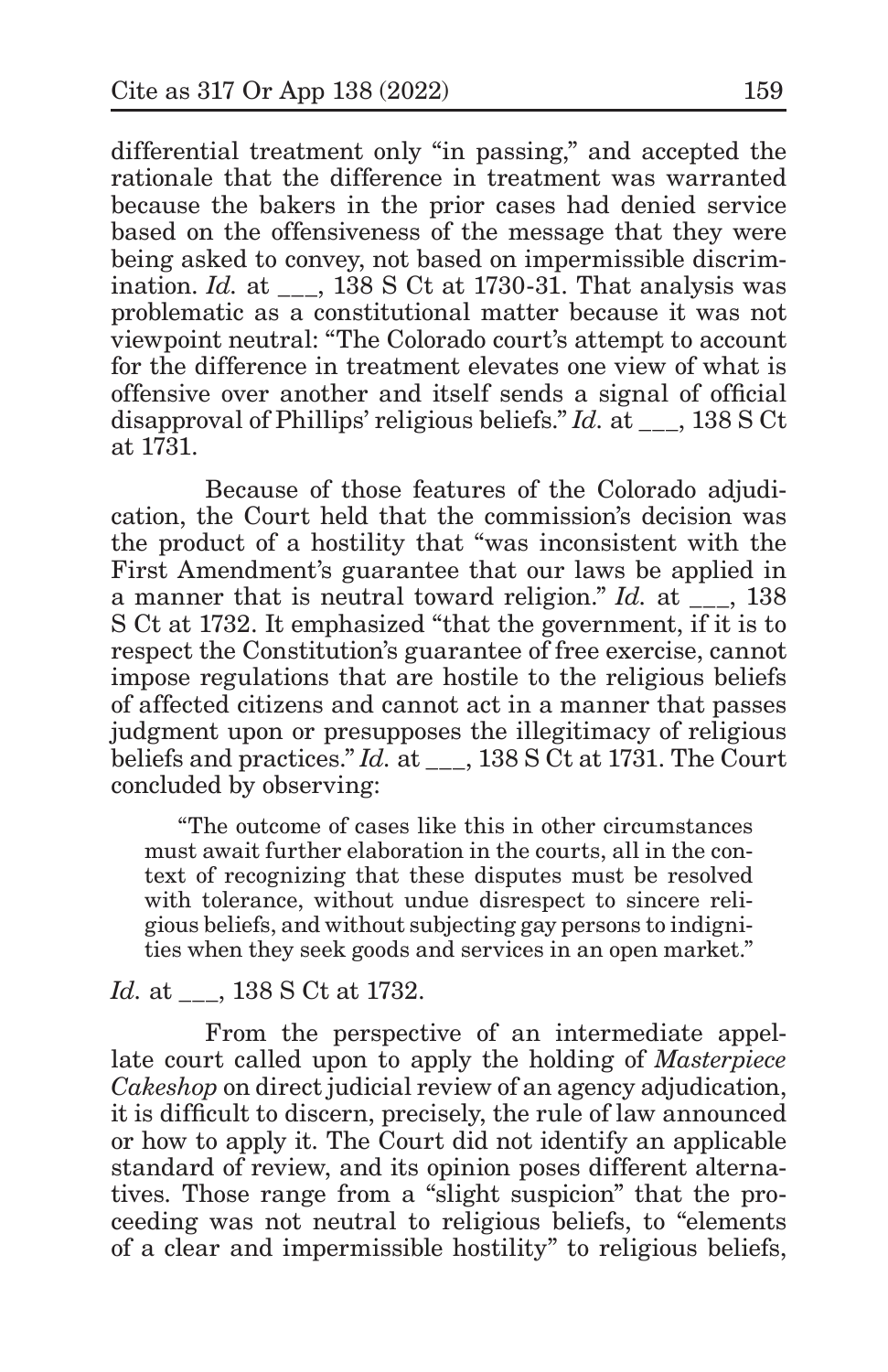to indications of "subtle departures from neutrality." *Id.* at \_\_\_, 138 S Ct at 1729, 1731. The Court also did not identify what party bears the burden of persuasion on a claim that an adjudication was not neutral when the case is in a direct review posture.<sup>7</sup> It did not explain whether the question is primarily one of law or one of fact. To the extent the issue presents a factual question, the Court did not identify a standard of proof, or explain how fact-finding accords with the usual role of an appellate court, a role that typically does not encompass fact-finding. Must the government persuade the court that it acted in compliance with the neutrality requirement, or must the party claiming the lack of neutral treatment persuade the court of the non-neutral treatment? How convinced must a reviewing tribunal be of the presence or absence of non-neutrality to set aside or sustain an agency's decision?

Despite all these questions about how to conduct the review required under *Masterpiece Cakeshop*, we discern three principles to guide our review on remand. The first is that, in evaluating on direct review a litigant's claim that an adjudication is premised, in whole or in part, on unconstitutional hostility to religious beliefs, a reviewing court must examine the entire record of the case, including each stage of the case. The second is that, where, as here, a governmental adjudicator is called upon to determine whether a person's conduct violates a generally applicable, neutral law, and that conduct was motivated by a religious belief, the adjudicator must walk a tightwire, acting scrupulously to ensure that the adjudication targets *only* the unlawful conduct, and is not, in any way, the product of the adjudicator's hostility toward the belief itself. Third, and finally, because even "subtle departures" from neutrality violate the First Amendment, even "subtle departures" require some form of corrective action from a reviewing court. *Id*. at \_\_\_, 138 S Ct at 1731.

<sup>7</sup> In *Church of Lukumi Babalu Aye, Inc.*, the Court confronted a claim of nonneutrality in a different procedural posture. The plaintiffs in that case brought a civil rights action under 42 USC § 1983 to challenge the ordinance at issue, and they requested a number of remedies, including a declaration that the ordinance unlawfully targeted their religion, in violation of the Free Exercise Clause. *Church of Lukumi Babalu Aye, Inc.*, 508 US at 528-29. The trial court held a 9-day bench trial to develop the factual record related to the plaintiffs' claim that the ordinance was not religiously neutral. *Id*. at 528.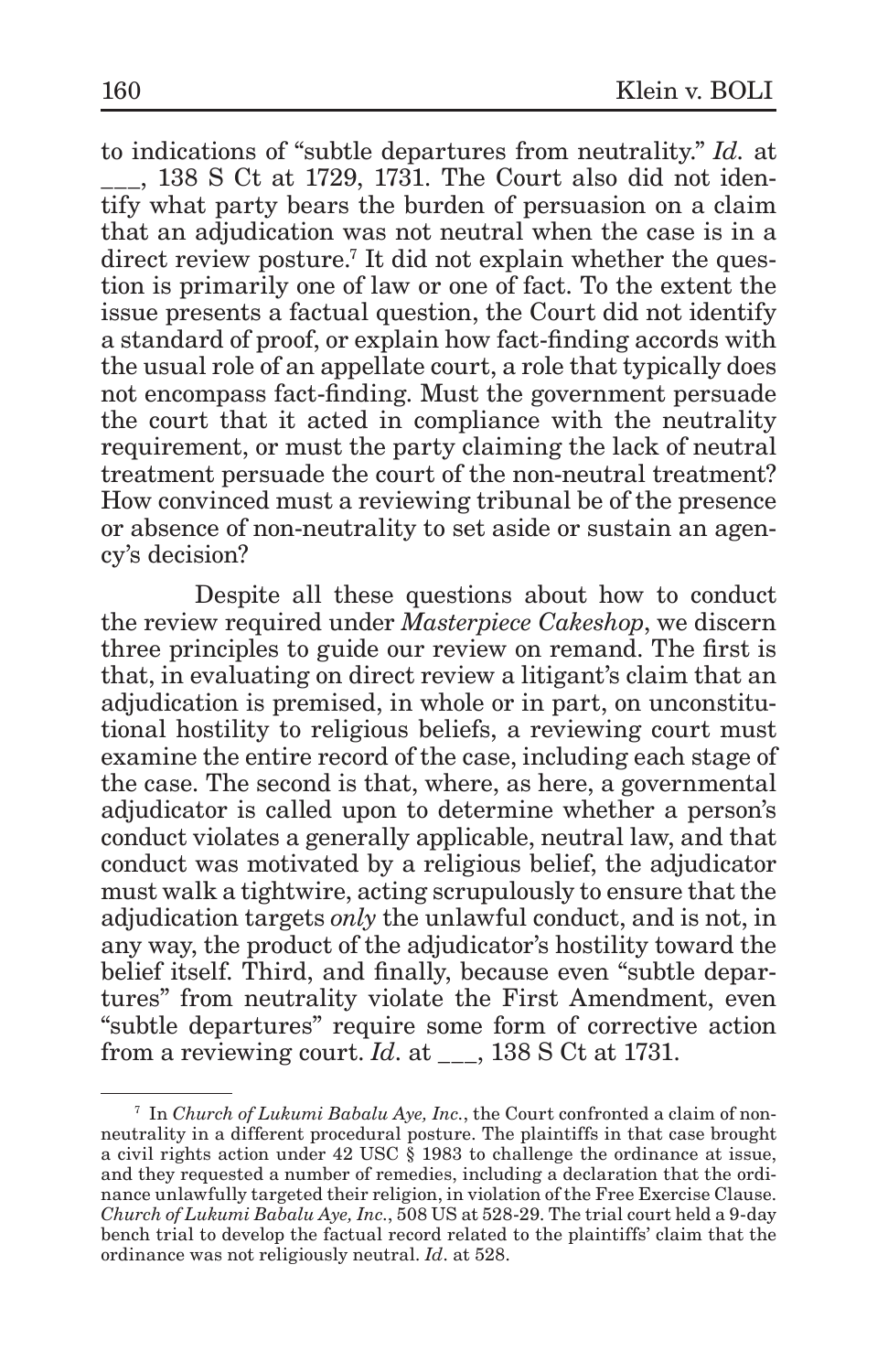When the whole record of this case is considered in light of those principles, and the specific aspects of the Colorado adjudication that the Supreme Court deemed problematic in *Masterpiece Cakeshop*, one portion of it evidences the type of subtle departure from neutrality that the Supreme Court identified in that case.<sup>8</sup> For reasons that we elaborate on, the prosecutor's closing argument apparently equating the Kleins' religious beliefs with "prejudice," together with the agency's reasoning for imposing damages in connection with Aaron's quotation of Leviticus, reflect that the agency acted in a way that passed judgment on the Kleins' religious beliefs, something that is impermissible under *Masterpiece Cakeshop*.

First, the prosecutor's closing argument suggests that the Kleins' religious beliefs equate to "prejudice," in a way that resembles how one of the Colorado commissioners equated Phillips' religious beliefs to "rhetoric." The prosecutor discussed the history of the public accommodations law, and how it left Oregonians "'free to harbor whatever prejudices they choose'" but simply outlawed acts of discrimination in public accommodations. She then asserted:

"*That's exactly what's going on in this case*. The Kleins, of course, are allowed to feel and hold whatever beliefs they hold dear to them. But when they operate in a public place and provide goods and services to the public, they have to do so without discrimination."

#### (Emphasis added.)

One way to understand that line of argument is as identifying the Kleins' religious beliefs with the pejorative term "prejudice." In that way, the argument appears to pass judgment on the Kleins' beliefs, treating the beliefs as the equivalent of mere prejudice, and dismissing the dilemma of conscience faced by persons who believe that their faith demands one thing of them, while the law demands another. Although the BOLI prosecutor's statements were made in

<sup>&</sup>lt;sup>8</sup> In their supplemental briefing, the Kleins discuss a range of things that, in their view, demonstrate that the proceeding was not religiously neutral. We address only those that, upon our whole record review, have convinced us that BOLI handled this matter in a way that deviated from the strict neutrality required under *Masterpiece Cakeshop*.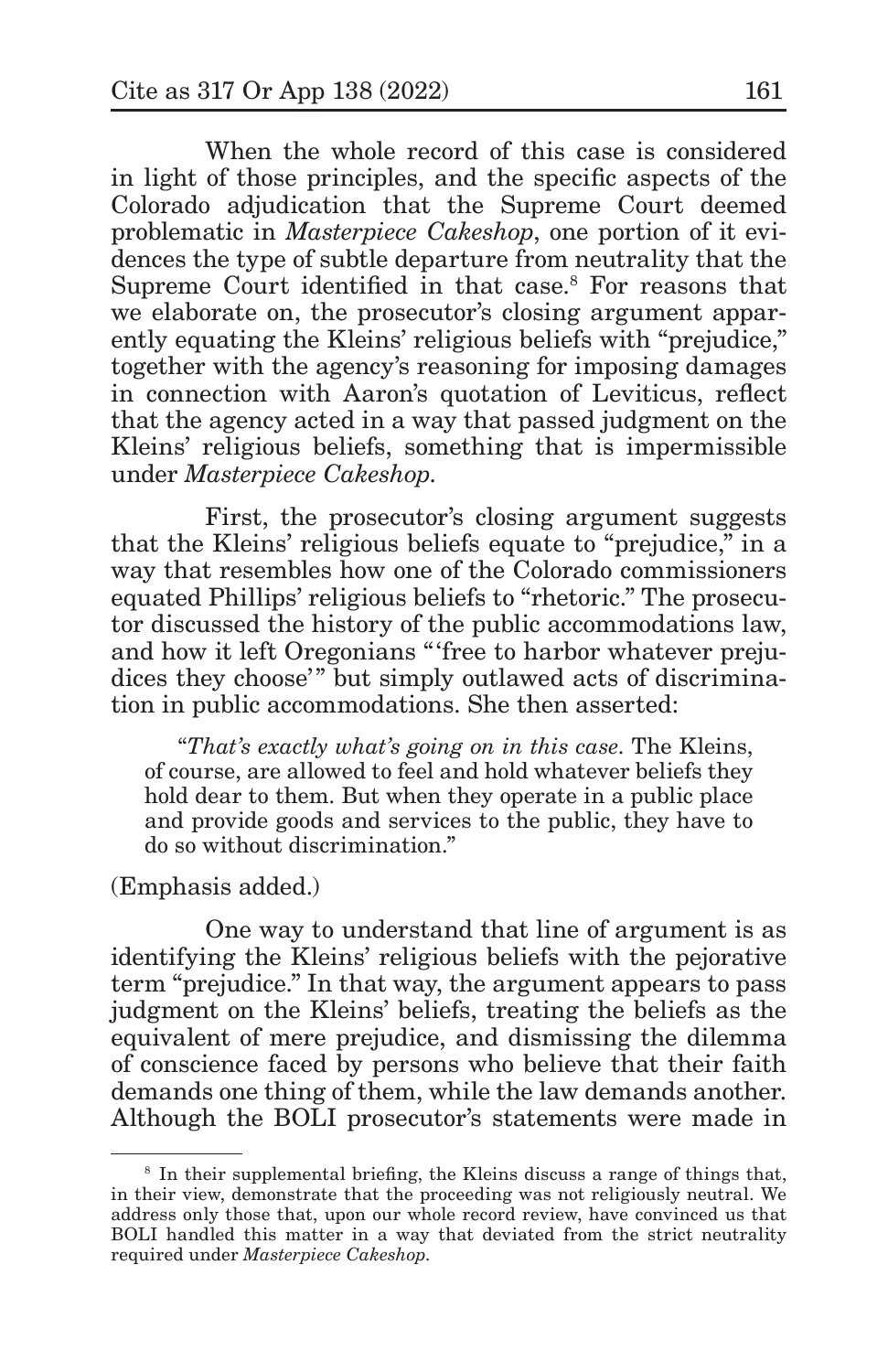closing argument, and the BOLI commissioner, not the prosecutor, ultimately rendered the final order on review, the prosecutor was acting on behalf of BOLI in making those statements, and the commissioner did nothing to disavow them in the final order that he issued on behalf of the agency. *Cf. Masterpiece Cakeshop*, 584 US at \_\_\_, 138 S Ct at 1729-30 (observing that Colorado Court of Appeals did not mention troubling statements or express concern, and that briefs to the Supreme Court did not disavow or express concern about troubling statements).

In cases in which a prosecutor is independent from the ultimate adjudicator, we do not think there would be a basis to attribute the prosecutor's statements to the adjudicator. For example, if an executive-branch prosecutor made a disparaging statement about religion in a criminal case tried in a judicial-branch court, because of the independence of the branches, there likely would not be a basis to attribute the executive-branch actor's potential hostility to religion to the judicial-branch actor, even if the judicial-branch actor did not specifically disavow the executive-branch actor's statement. But under BOLI's statutory structure, BOLI's prosecutor is not independent of the final adjudicator, the commissioner. By statute, the commissioner is the head of BOLI. ORS 651.030(1) ("[BOLI] shall be under the control of the Commissioner of [BOLI] which office hereby is created."). By statute, the commissioner also is the one who has the authority to initiate the formal charges that start a case like this one. ORS 659A.845. By statute, even when the case is tried to the Office of Administrative Hearings initially, as it was here, the commissioner retains full control over the content of the order that results: "The commissioner may affirm, reverse, modify or supplement the determinations, conclusions or order of any special tribunal or hearing officer appointed under this subsection." ORS  $659A.850(1)$ (a).

Because the BOLI prosecutor acts on behalf of BOLI, which is under the control of the commissioner, absent a disavowal by the commissioner of a prosecutor's position in the context of deciding a contested case, it is inferable that the prosecutor's position is the position of the agency, including its commissioner. Our initial decision in this case underscores that lack of independence. There, we implicitly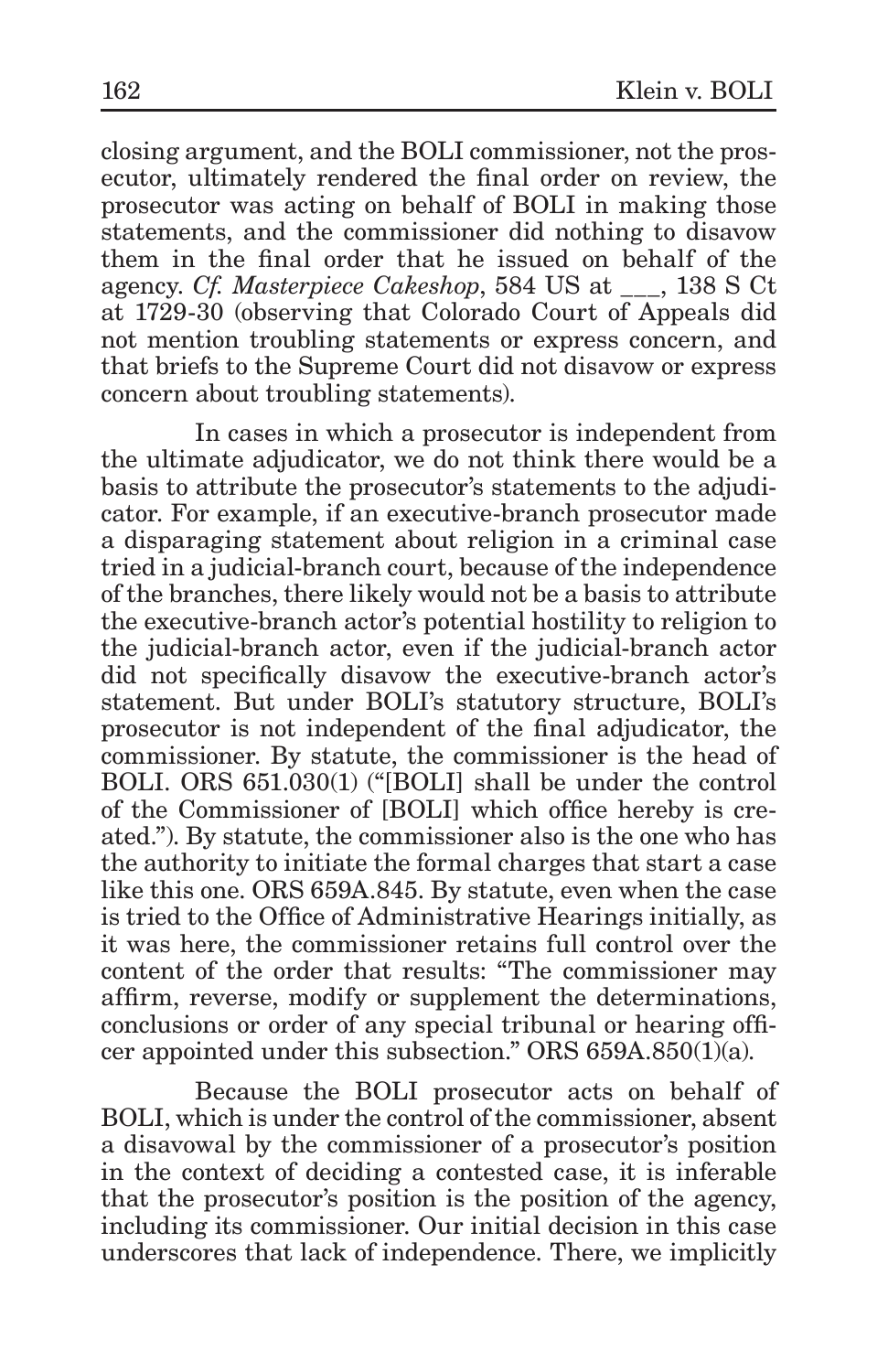relied on the interdependence of BOLI and its prosecutor in rejecting the Kleins' substantial-reason argument when we pointed to the prosecutor's closing argument as indicative of BOLI's reasoning, although BOLI's order did not make the reasoning explicit. *Klein*, 289 Or App at 557-60. In so doing, we effectively recognized that the prosecutor represented the agency's viewpoint. In any event, given the agency's structure, that the prosecutor took that position, and the commissioner did not disavow it, gives rise to at least a "slight suspicion" that the position is one shared by the agency, including its head and final adjudicator, the commissioner.

Similarly to what happened in *Masterpiece Cakeshop*, that specter of non-neutrality materializes into the affirmative conclusion that BOLI at least subtly departed from principles of neutrality when it awarded noneconomic damages based on Aaron's quotation of Leviticus. BOLI found as fact that Aaron quoted Leviticus during a discussion with Cheryl about their differing religious perspectives on marriage by couples of the same sex. It also found as fact that Aaron's testimony about what he said in that discussion, and his intention in saying it, was credible. Cheryl had returned to the store in the hopes of a "teaching moment" to share with Aaron how she used to share his beliefs but, as a result of her experience, no longer believes the same things. It was in response to Cheryl's sharing of her perspective that Aaron asked why the Bible states what it does, and he quoted Leviticus. Aaron testified that he did not call Cheryl's children abominations or make the statement with the intention of doing so, testimony that BOLI credited over Cheryl's competing version of events. Cheryl nonetheless told Rachel and Laurel that Aaron had said that her children were abominations, and BOLI sought and imposed noneconomic damages based on the distress that Rachel and Laurel suffered upon hearing Cheryl's characterization of what Aaron had said. As we recognized the first time this matter was before us, in so doing, BOLI adopted the perspective of its prosecutor that it did not really matter what Aaron actually had said, because of the distress caused by Aaron's use of the word "abomination," and because Aaron had made those statements in the course of denying services.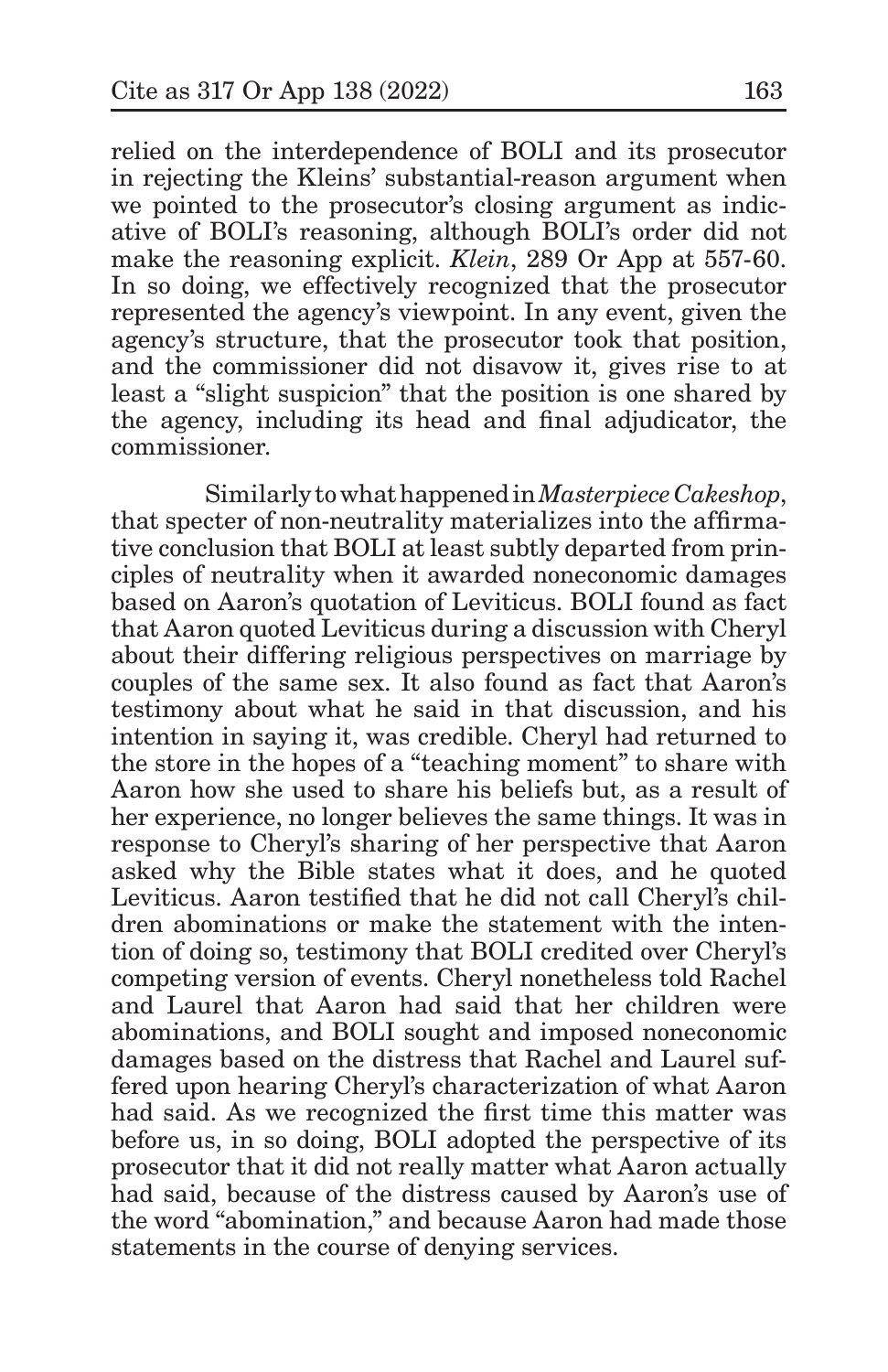BOLI's determination that it did not matter whether Aaron had, in fact, called Cheryl's children abominations or, instead, quoted Leviticus in response to Cheryl's explanation of her change in perspective, could be understood to indicate the same kind of dismissiveness the Supreme Court found impermissible. Taking the position that it did not matter factually what Aaron had said tends to suggest hostility or dismissiveness because it is not typical to hold someone liable in damages for something they did not, in fact, say or do. On the contrary, the facts matter when imposing liability for damages, and there is a significant difference, factually, between a person who quotes a topically relevant Bible passage that contains an inflammatory word to respond to a suggestion that they might change their beliefs, and a person who calls another person a name using that same inflammatory word. Although that hostility could be a general hostility toward Aaron based on the harm his words caused, rather than hostility toward his religious beliefs, the prosecutor's prior apparent equation of Aaron's religious beliefs with prejudice, points at least somewhat in the direction of the latter. Additionally, BOLI never distinguished or explained why it was equating Aaron's identification of a portion of the Bible that informs his religious beliefs—in the context of a discussion explicitly about religious beliefs—with calling the other person's children a horrible name. Instead, BOLI rested its decision on the fact that in his conversation with Cheryl, Aaron uttered the inflammatory word "abomination." Similar to what happened in *Masterpiece Cakeshop*, BOLI appears to have treated Aaron's expression of his beliefs as something closer to "rhetoric" than an attempt to explain the source for his beliefs, even though it credited Aaron's version of the exchange with Cheryl.

Ultimately, what indicates that BOLI at least subtly departed from the requirement of strict neutrality in its damages award is the fact that it expressly awarded damages in part based on what it found as fact to be Aaron's expression of his views in the context of a religious dialogue. The conversation that Cheryl and Aaron had when she returned to the store is a conversation that is dividing faith communities. *See, e.g.*, Campbell Robertson & Elizabeth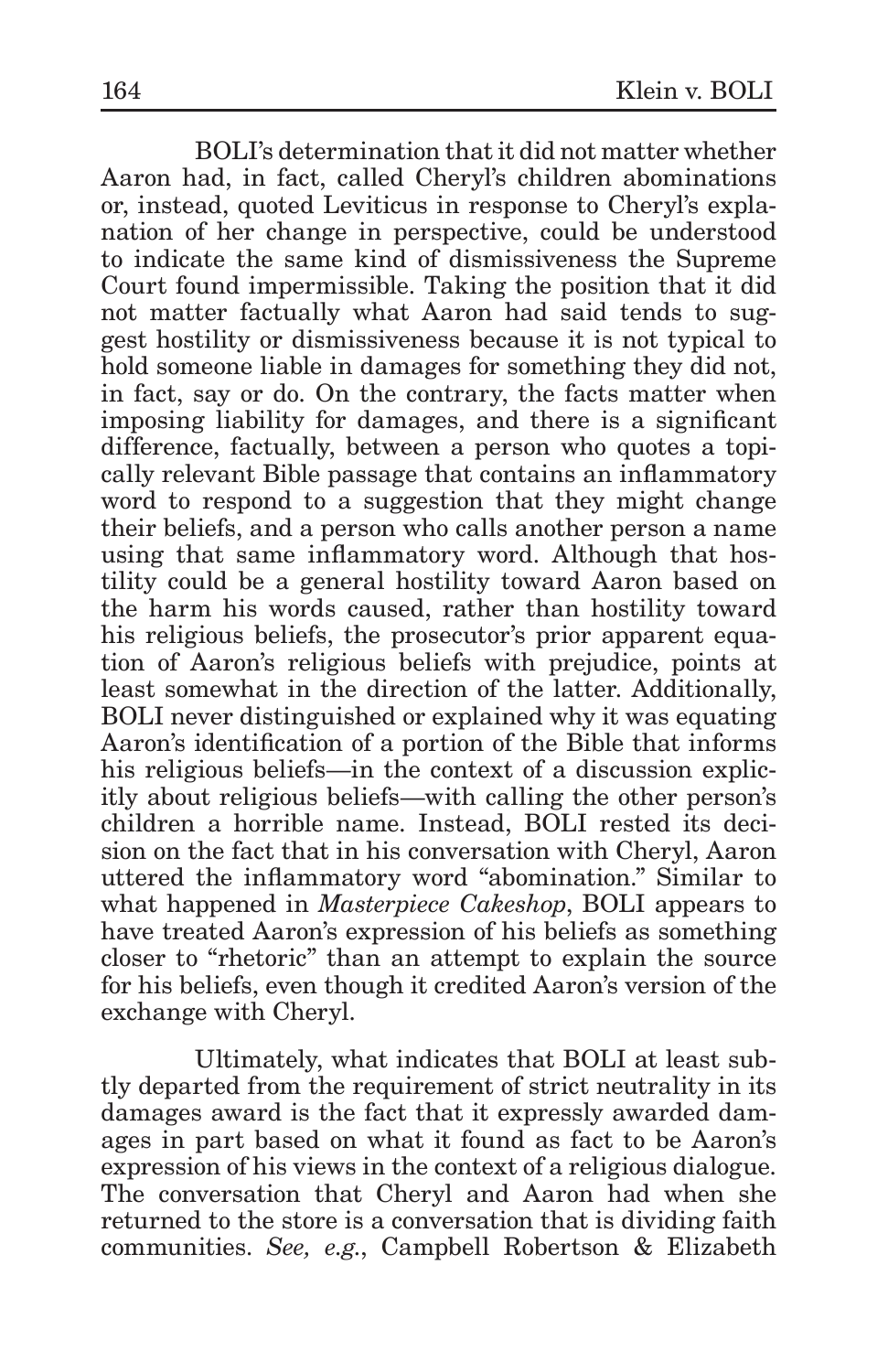Dias, *United Methodist Church Announces Plan to Split Over Same-Sex Marriage*, NY Times (Jan 3, 2020), https://www. nytimes.com/2020/01/03/us/methodist-split-gay-marriage. html (accessed Jan 18, 2022) (reporting that leaders of the United Methodist Church, "the second-largest Protestant denomination in the United States," had announced "a plan that would formally split the church, citing 'fundamental differences' over same-sex marriage after years of division"). According to BOLI's findings and the evidence in the record consistent with those findings, Cheryl and Aaron were talking about their respective religious beliefs when Aaron, in response to Cheryl's explanation about why her religious perspective had changed, asked why the Bible says what it does in Leviticus. Given that circumstance, to the extent that it both pleaded (as prosecutor), then proved to itself and ordered the Kleins to pay monetary damages based on Aaron's statements in that conversation, BOLI effectively took a side in an ongoing religious discussion. That does not square with the obligation of government to remain strictly neutral toward religion and strictly neutral toward particular religious beliefs. Rather, given BOLI's overarching and multifaceted role in this case, it directly suggests a governmental preference for one faith perspective over another in what remains an ongoing, emotionally hard discussion within American communities of faith.

In reaching this conclusion, we do not mean to suggest that the use of a Bible quote immunizes a speaker from liability for emotional distress damages. It is easy to envision circumstances in which, as a factual matter, a speaker might employ biblical references to engage in name-calling and inflict emotional distress. We also do not mean to suggest that Aaron's statement, as recounted to them, did not cause the Bowman-Cryers the severe emotional distress that BOLI found it caused them. The record amply supports the finding that Aaron's statement, as communicated to them by Cheryl, made the Bowman-Cryers feel alienated from their faith, causing them significant emotional distress. But, in this instance, according to BOLI's factual findings, in the context of a conversation about religious beliefs, Aaron did not say what Cheryl reported him saying, and did not intend to communicate to that effect when he quoted Leviticus to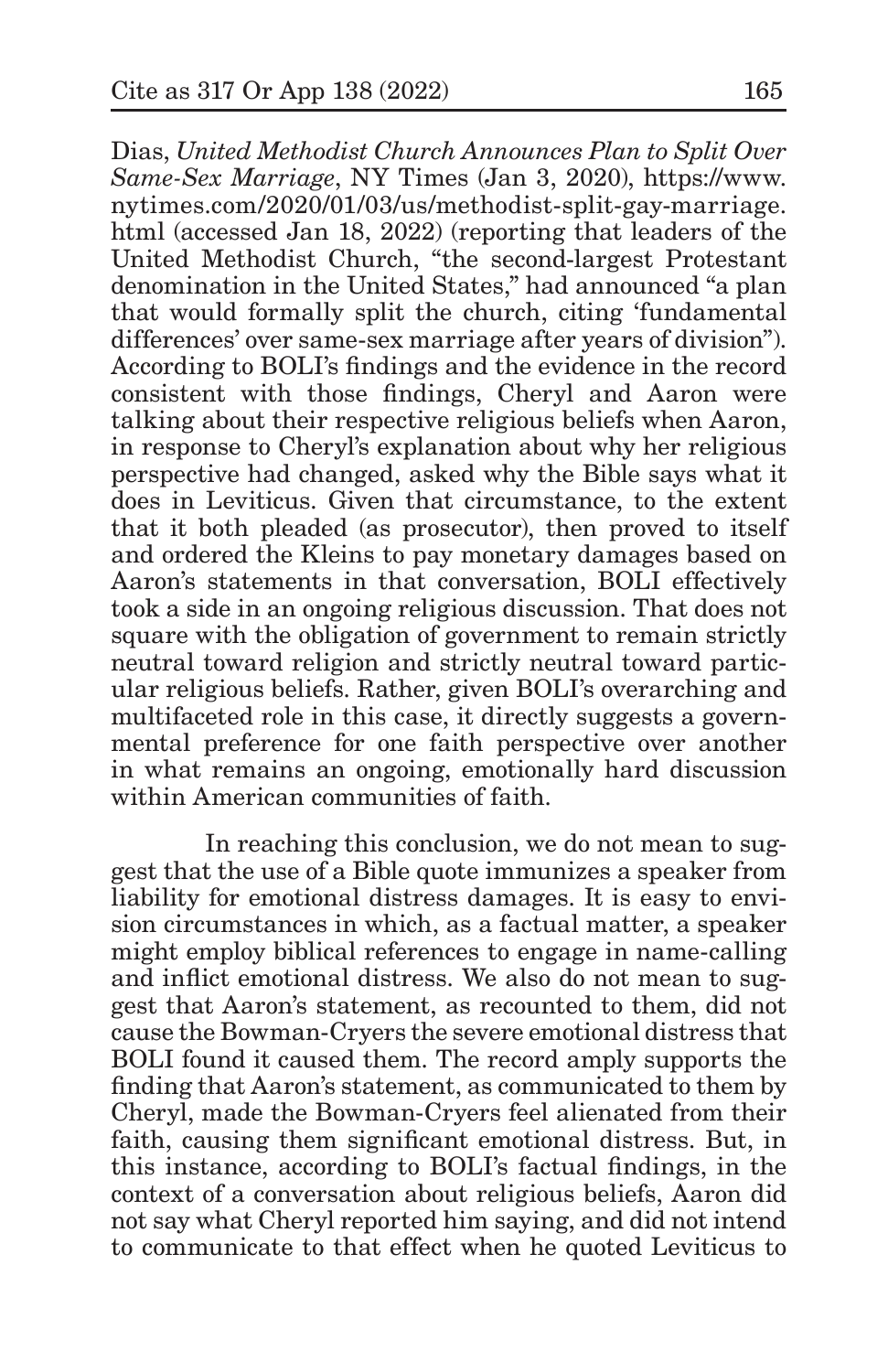her. Yet BOLI awarded damages based on the use of the term "abomination" without engaging with, or even recognizing, Aaron's right to express his own belief within the specific context of a conversation that Cheryl, having experienced her own change in religious perspective, initiated with the hope that Aaron could learn from her experience and see that a change in religious perspective is possible.

In view of the foregoing, we conclude that, under *Masterpiece Cakeshop*, the damages portion of the proceedings before BOLI did not comport with the First Amendment's requirement of strict neutrality toward religion. The remaining question is disposition.

As for the issue of liability—our conclusion that BOLI properly determined that Aaron violated ORS 659A.403 by refusing service to the Bowman-Cryers and that neither the state nor federal constitution prohibits the application of that neutral, generally-applicable law to his conduct of denying cake-making services based on sexual orientation—we adhere to our prior decision in its entirety. We do so for two reasons.

First, the liability issues were resolved on summary determination before the agency on undisputed facts. As a result, any non-neutrality on the part of the agency did not affect a fact-finding process.

Second, as for the law, our court reviewed all the legal questions concerning liability for legal error. Applying the operative standard of review under the APA, we did so without deference to BOLI on those questions of law, and we do not understand the Kleins to contend that we conducted that nondeferential review in a non-neutral way. In that regard, by noting in *Masterpiece Cakeshop* that the Colorado Court of Appeals failed to address the statements by the members of the Colorado Civil Rights Commission that the Court found concerning, the Court implicitly indicated that, at times, appellate-level review can ensure that a proceeding is neutral in the face of potential non-neutrality by an agency adjudicator. *See Masterpiece Cakeshop*, 584 US at \_\_\_, 138 S Ct at 1729-30 ("And the later state-court ruling reviewing the Commission's decision did not mention those comments, much less express concern with their content.").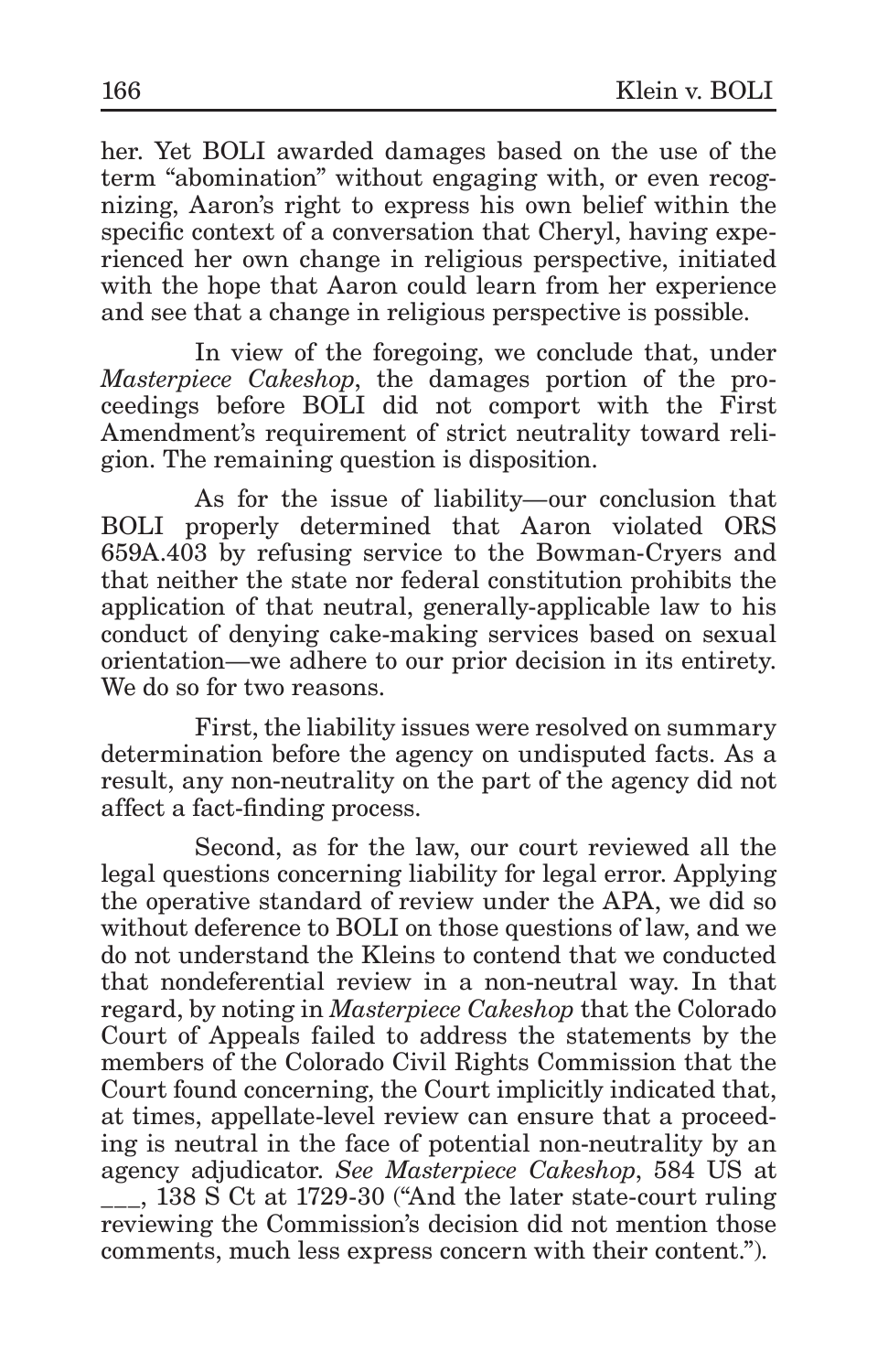We recognize that when this case was first before us, we, like the Colorado Court of Appeals, did not address the aspects of the agency adjudication that we have determined to be non-neutral on remand. That is because the significance of those aspects of the adjudication to the Kleins' free exercise claim was not readily apparent until the Supreme Court's decision in *Masterpiece Cakeshop* provided a lens to see that significance. Although throughout this entire case the Kleins have challenged BOLI's award of damages based on Aaron's quotation of Leviticus, and also have argued that BOLI's order reflected unconstitutional targeting of religion, it was not until their supplemental briefing on remand that they first linked the two arguments and pointed to the damages award as indicative of that targeting. Along the same lines, as noted, *Masterpiece Cakeshop* appears to represent an expansion of *Church of Lukumi Babalu Aye, Inc.*, advancing the analysis in that case, which involved a claim of nonneutrality that was adjudicated on its facts in a trial court, to the context of direct appellate review of agency adjudications. As a result, it would not have been readily apparent to the parties when they briefed this case initially to frame their arguments in that way, or to us that we should conduct that type of religious-neutrality review the first time we saw this case. In other words, we do not view the failure to anticipate the approach taken by *Masterpiece Cakeshop*, and to conduct the review that case now appears to require, as indicative of non-neutrality.

We reverse and remand the order's damages award. For the reasons identified above, the damages portion of the case had the same or similar hallmarks of non-neutrality that caused the Supreme Court to set aside the Colorado order at issue in *Masterpiece Cakeshop*, and we read that case to require us to take appropriate corrective action to address that non-neutrality. In contrast with the liability portion of the case, which turns on questions of law, any non-neutrality in the damages portion of the decision is not something we can remedy through appellate review. The appropriate amount of damages is something highly factintensive and we are not, in this instance, empowered to engage in fact-finding ourselves. On remand, BOLI should conduct any further proceedings on the remedy for Aaron's